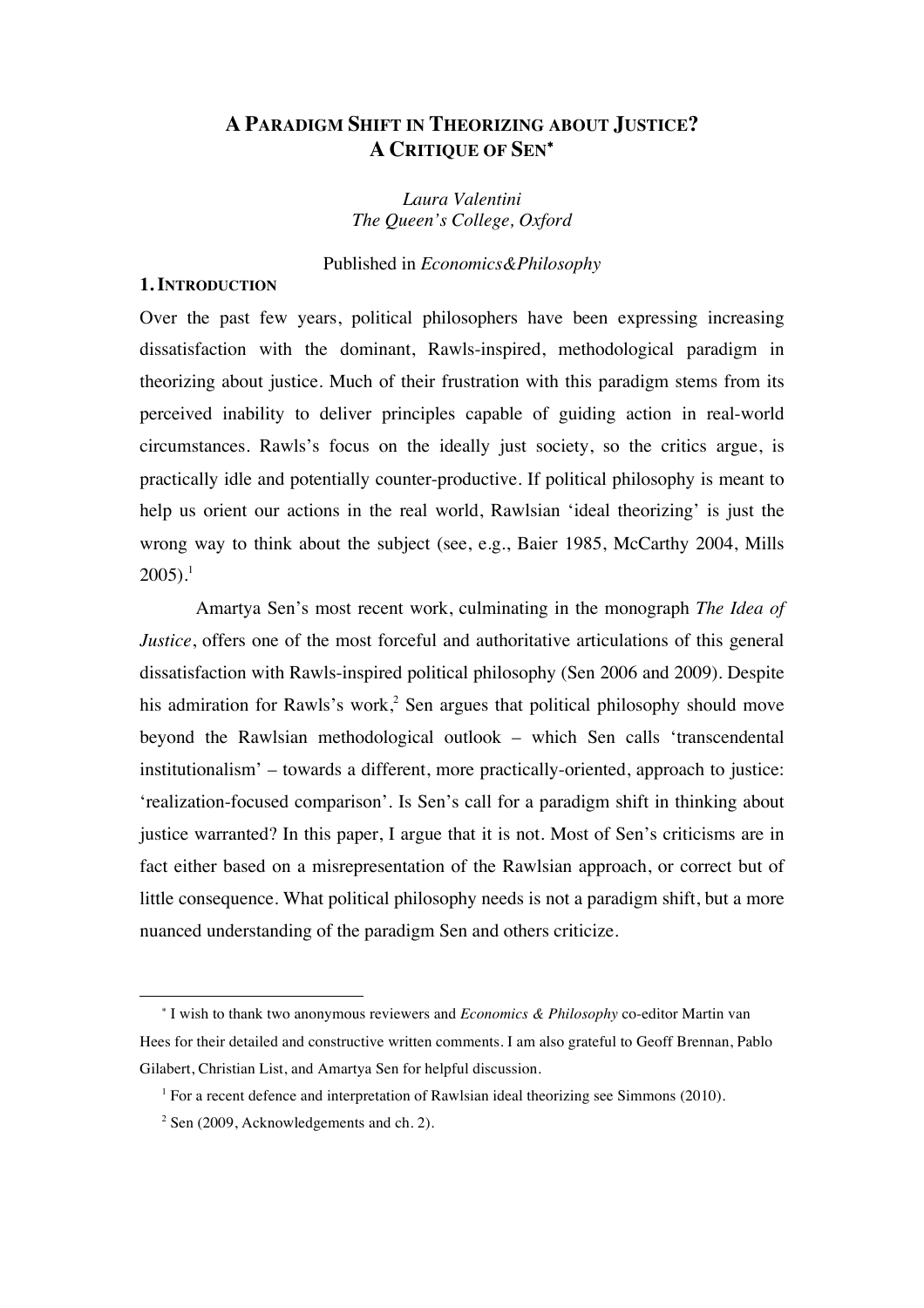The paper is structured as follows. In section 2, I offer a brief overview of Sen's arguments against transcendental institutionalism, specifically focusing on three key complaints: (a) comparative judgments are what we want from a theory of justice, but transcendental institutionalism is neither necessary, nor sufficient for comparisons; (b) transcendental institutionalism is inherently parochial, and (c) transcendental institutionalism is inflexible. In section 3, I criticize Sen's characterization of the Rawlsian paradigm as a form of transcendental institutionalism. With a clearer picture of the Rawlsian paradigm in mind, I respond, in sections 4-6, to Sen's three criticisms, and show that they are either trivial or misguided.<sup>3</sup> I conclude that Sen's complaints are based on unfortunate mischaracterizations of Rawls's method, which are pervasive in the existing literature. Sen's arguments do not show that the Rawlsian paradigm is fundamentally defective, but rather, that it needs to be better understood and further developed.

I should note that the argument I offer in this paper is negative. I do not discuss Sen's own path-breaking contributions to political philosophy, whose value is not in dispute, but simply argue that his recent critique of Rawls's approach to the subject misses its target. Although this article is mostly negative, by showing that Sen's critique rests on a misdescription of the Rawlsian enterprise, my hope is to lay the foundations for a better-informed methodological debate in political philosophy.

## **2. TRANSCENDENTAL INSTITUTIONALISM AND ITS FLAWS**

Central to contemporary theorizing about justice, Sen observes, is the question 'What is a just society?'. Those who, like Rawls, put this question at the heart of political philosophy subscribe to what Sen calls transcendental institutionalism. On the one hand, their approach is 'transcendental' because it aims to identify an ideal of a perfectly just society. On the other, it is 'institutionalist' because it attempts to establish what perfect institutional arrangements would be like, without paying much attention to the conduct of individuals. In short, transcendental institutionalists seek to identify *a set of perfectly just social institutions*. For them, societies in the real world

<sup>&</sup>lt;sup>3</sup> For a recent and independently developed critique of Sen, which partly complements the present one, see Gilabert (forthcoming).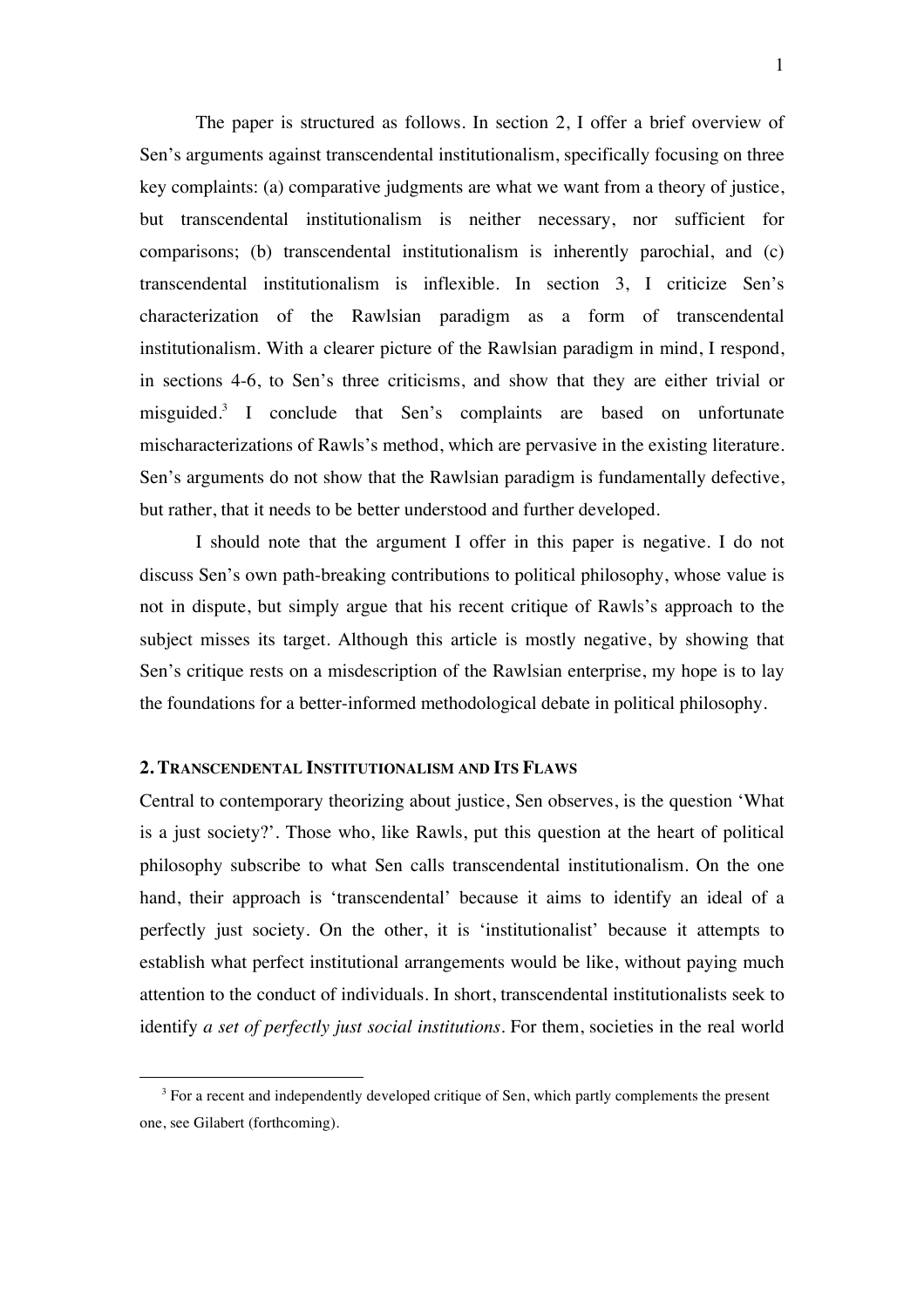are unjust to the extent that they fail to exhibit such institutional perfection (Sen 2009: ch. 1).

Although this approach finds its origins in the works of Hobbes, Locke, Rousseau and Kant, Sen (2009: 7-8) sees Rawls's theory of justice as '[t]he most powerful and momentous exposition' of transcendental institutionalism. Recall that Rawls's theory contains two key principles:

1. Each person has an equal claim to a fully adequate scheme of equal basic rights and liberties, which scheme is compatible with the same scheme for all; and in this scheme the equal political liberties, and only those liberties, are to be guaranteed their fair value.

2. Social and economic inequalities are to satisfy two conditions: first, they are to be attached to positions and offices open to all under conditions of fair equality of opportunity; and second, they are to be to the greatest benefit of the least advantaged members of society. (Rawls 1993: 5-6).<sup>4</sup>

In Sen's view, this theory exhibits the following distinctive marks of transcendental institutionalism: (i) it delivers a *unique* and *definitive* set of principles, (ii) these principles select a particular set of *institutions*, and do not apply to individual behaviour, and (iii) a society whose institutions satisfy these principles is *perfectly just*.

Despite its popularity, Sen (2006 and 2009) argues, the transcendental institutionalist paradigm fails to give us 'what we want from a theory of justice'. That is, it fails to deliver theoretically sound conceptual tools that can help us advance justice in the real world.<sup>5</sup> In particular, Sen puts forward three main complaints against transcendental institutionalism, which I outline below.6

 <sup>4</sup> I am quoting from *Political Liberalism* because the formulation of the first principle has slightly changed since *A Theory of Justice*. Such a change (from reference to the maximal set of basic liberties to a fully adequate one) is of no consequence for the purposes of Sen's argument.

<sup>&</sup>lt;sup>5</sup> One way of putting Sen's complaint is that a good theory of justice ought to be action-guiding. Action guidance may in turn be given either a strong or a weak reading. On the strong reading, a theory is suitably action-guiding if, and only if, it tells us how to make the world a better place here and now. This understanding of action-guidance strikes me as too strong to count as a plausible desideratum for a good theory of justice. Consider, for instance, the case of racial discrimination (clearly a social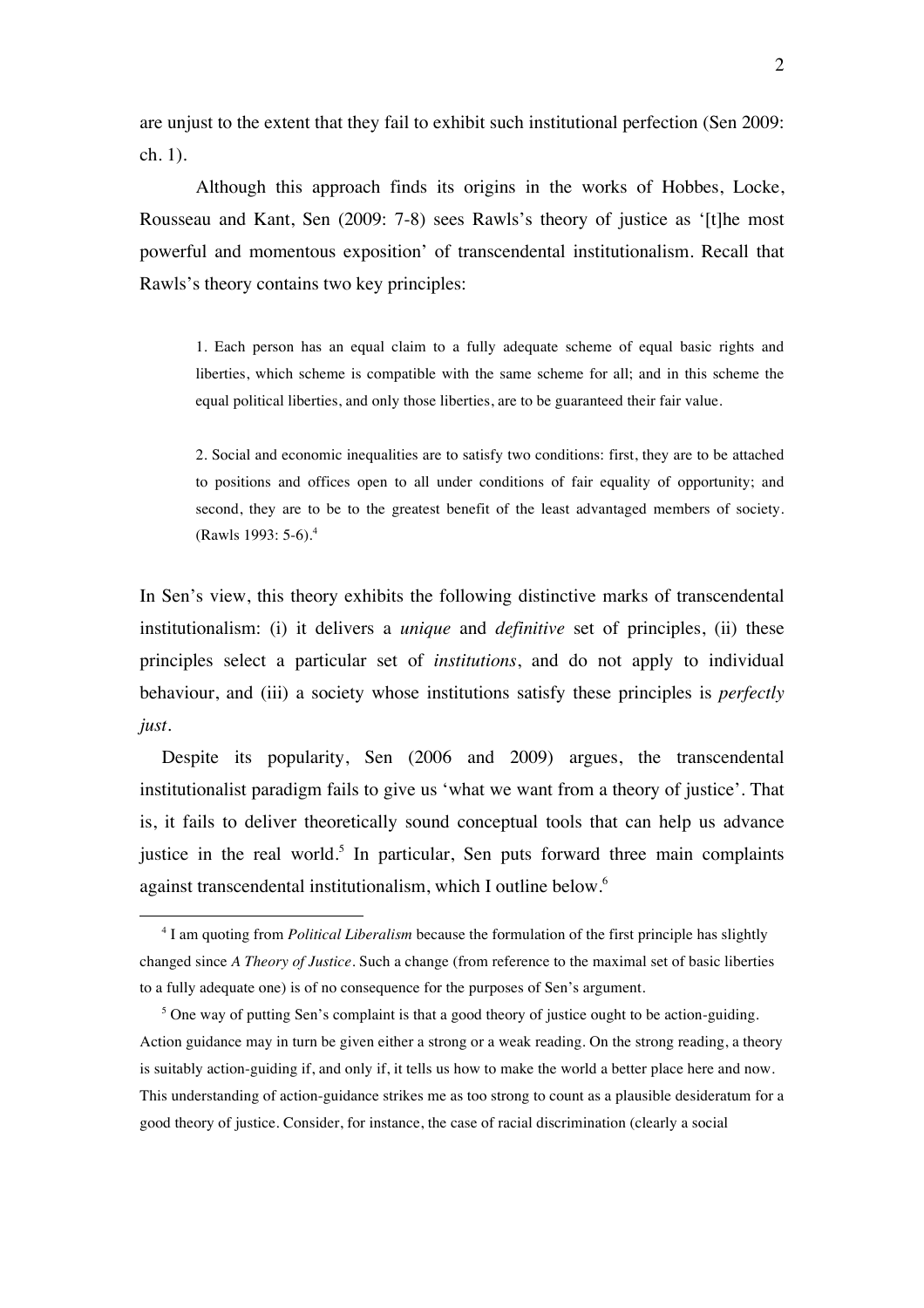## *2.1 Comparative Judgments of Justice Are What We Want, but Transcendental Institutionalism is neither Necessary nor Sufficient for Comparisons.*

Transcendental institutionalism, Sen argues, allows us to make judgments about what we might call 'absolute' justice. From a transcendental institutionalist perspective, a society is either perfectly just, or it is unjust. However, he continues, these are not the sorts of judgments we should be interested in, especially when it comes to the issue of advancing justice in the real world. Much more important are *comparative* judgments of justice and injustice, and for those, an answer to the question 'what would a fully just society look like?' is neither necessary, nor sufficient (Sen 2009: 98-106).<sup>7</sup>

Firstly, to know that the 'iniquities of hunger, illiteracy, torture, arbitrary incarceration, or medical exclusion' are sources of injustice, notes Sen, one need not have a detailed account of what qualifies as a perfectly just society (Sen 2006: 218 and 2009: 96). We can establish whether a society is more or less just by reference to these criteria, without appealing to the higher-order ideal of a fully just social system. '[T]he injustice of continuing famines in a world of prosperity, or of persistently grotesque subjugation of women', can be easily detected without a complete and exhaustive picture of what full justice requires (Sen 2009: 103).

Secondly, knowing what a perfectly just society looks like does not automatically allow us to make comparative judgments of justice (Sen 2009: 98-101

 $\overline{a}$ 

injustice). While a good theory of justice should identify racial discrimination as morally problematic (and tell us how problematic it is compared to other types of injustice), it would be unreasonable to expect such a theory to tell us how best to put an end to racial discrimination in the real world. To do so, one needs to be familiar with the specific context in which discrimination occurs, study the social relations existing in racist societies, get to know their political landscape, design specific policy proposals, and so forth. This type of work is very important, but I would not describe it in terms of designing a *theory* of justice. This does not seem to be the sense of action guidance Sen has in mind either. For Sen, a theory of justice is appropriately action-guiding or practical, if it provides a flexible framework for making comparative judgments of justice across different contexts. This weaker sense of guidance is the one I shall assume in the rest of the paper.

<sup>&</sup>lt;sup>6</sup> Sen (2009: 90) lists 6 such complaints. In my discussion, some of the complaints are brought together under the same heading.

<sup>&</sup>lt;sup>7</sup> Sen (2009: 15ff.) even describes the transcendental approach as 'redundant'.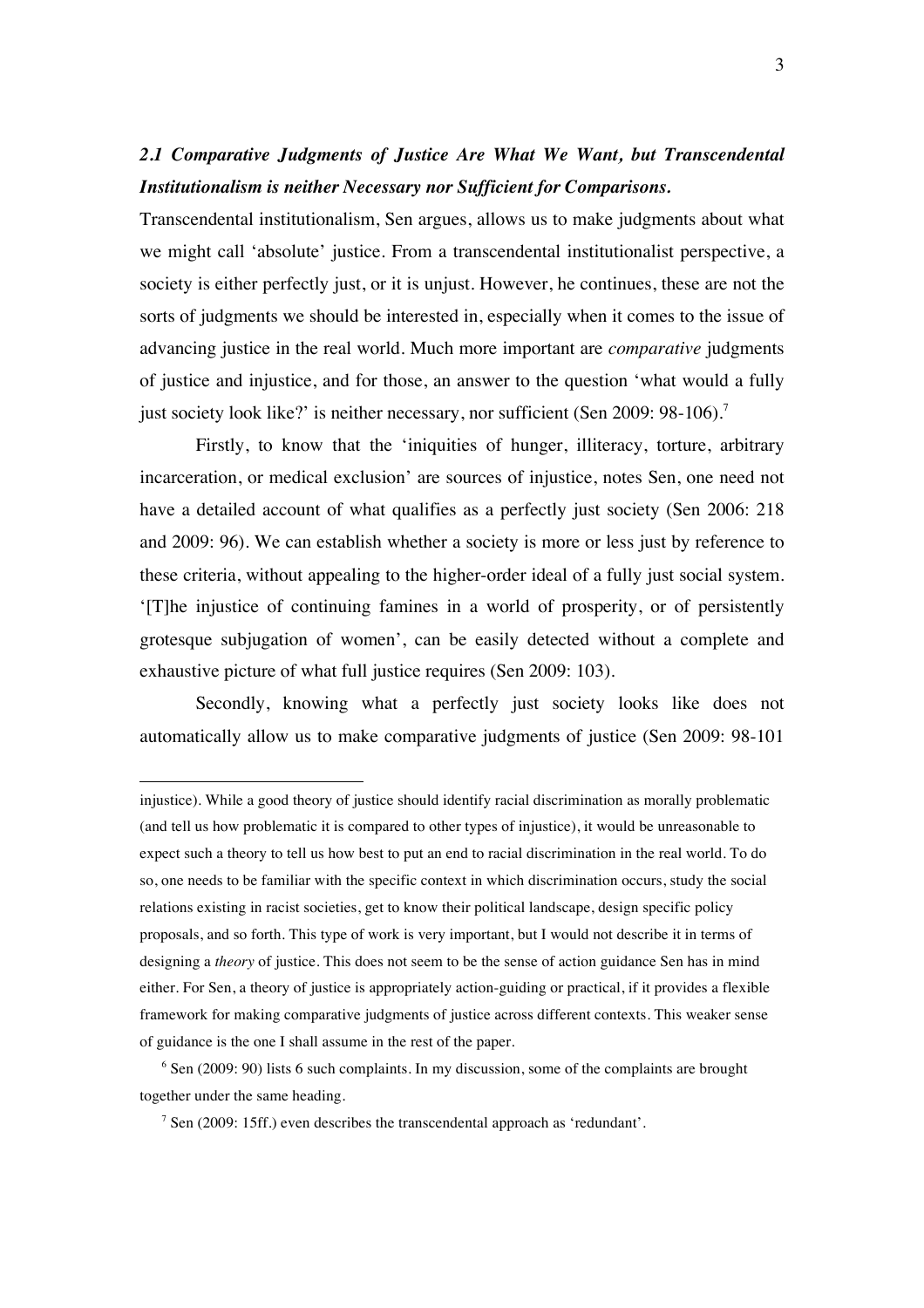and 2006: 219-21). To make such judgments, we also need a metric to evaluate which social arrangements are furthest away from the ideal and what improvements would bring them closer to it. If we are interested in comparisons, theories like Rawls's are thus radically incomplete. They offer us an ideal, but give us no tools to establish how far any specific social arrangement is form it.

In sum, since transcendental institutionalism is neither necessary nor sufficient for comparisons, its intellectual and practical contributions are unsatisfactory, and a different approach to theorizing about justice is needed.<sup>8</sup>

### *2.2 Transcendental Institutionalism is Parochial and Status-quo-biased*

Sen (2009: 24-27, and ch. 6) complains that transcendental institutionalism unduly limits the scope of justice. This is because its demanding ideal of perfect justice can only be realized where state-like institutions exist. Only institutions such as those of the modern state can engage in the comprehensive redistributive policies advocated by most contemporary theories of justice. Since ought implies can, on this view, outside the state, principles of justice become irrelevant. This is why, Sen says, theorists such as Rawls (1999b) and Thomas Nagel (2005), to whom he ascribes this institutionalist paradigm, deny that principles of distributive justice apply to the global arena, and limit the scope of reasoning about justice to domestic political communities. In short, the search for perfect justice renders transcendental institutionalism oblivious to some of the gravest injustices plaguing our world: international ones.

### *2.3 Transcendental Institutionalism is Inflexible*

Aiming at the identification of the perfectly just society, Sen (2009: 106-7) further argues, transcendental institutionalists tend to ignore the 'inescapable plurality of

 $\frac{1}{8}$ <sup>8</sup> Sen (2009: 105) is more explicit about the practical, rather than intellectual, deficiencies of the transcendental approach. For instance, he says: 'Despite its own intellectual interest, the question "what is a just society" is not ... a good starting point for a useful theory of justice'. However, he also expresses theoretical dissatisfaction, suggesting that '[p]ractical concerns, *no less than theoretical reasoning*, seem to demand a fairly radical departure [from mainstream transcendental institutionalism] in the analysis of justice' (Sen 2009: xii, emphasis added).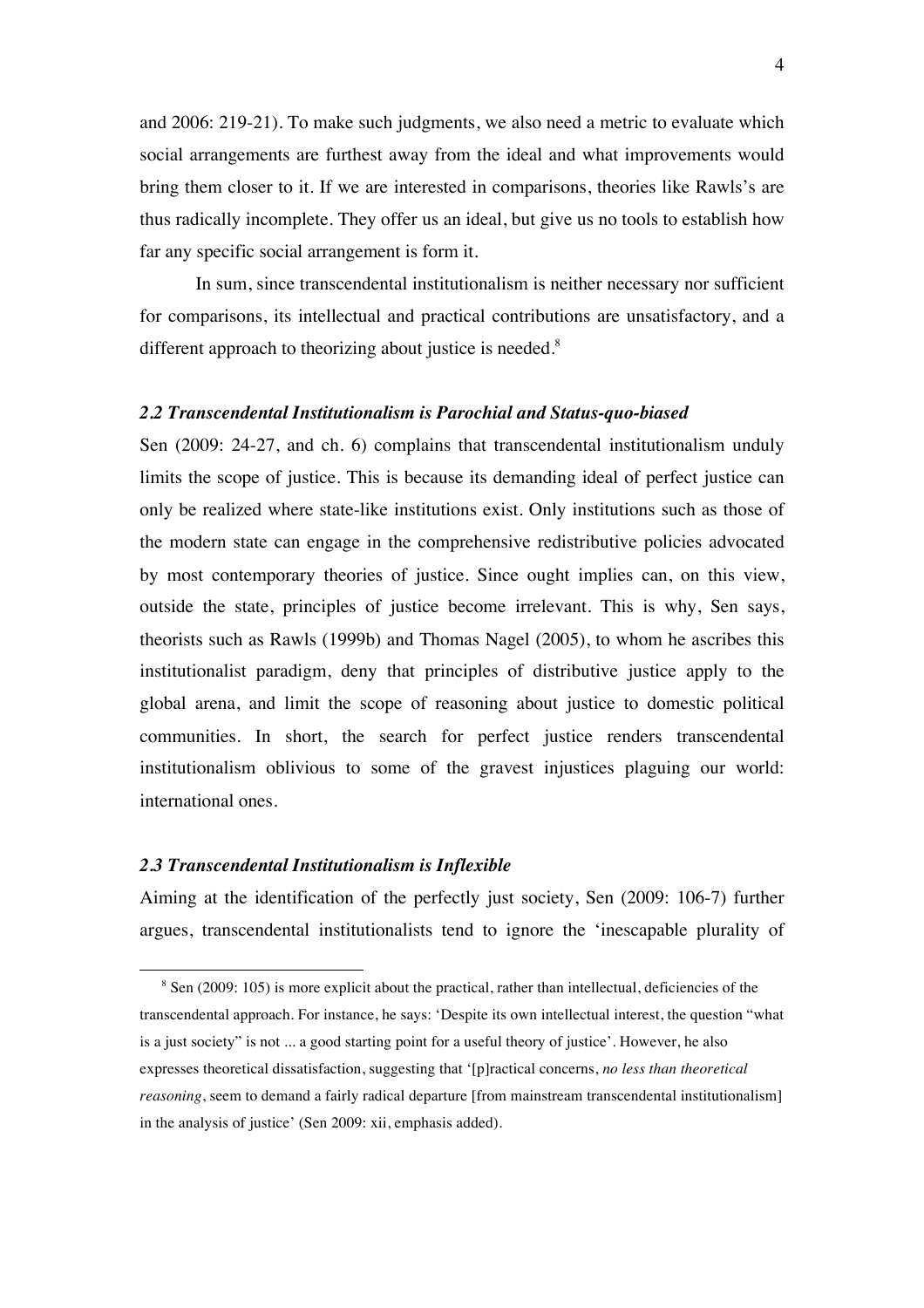competing principles' that any plausible approach to justice should acknowledge. Rawls's original-position reasoning, for instance, is said to lead to the selection of a unique set of principles. It is unclear, however, whether all rational or reasonable persons would really assent to the theory of justice Rawls proposes. There may be a plurality of permissible principles, and the ambition to pick out one set, and one only, is misguided and counter-productive (Sen 2009: 46).

Moreover, subjecting principles of justice to 'some radical surgery that reduces them all into one tidy box of complete and well-fitted demands' can be hubristic and myopic (Sen 2009: 46). When designing a theory of justice, Sen (2009: 107) suggests, we should always be open to revising our conclusions. For instance

[w]e often think, if only implicitly, of the plausibility of principles in a number of specific cases .... But once the principles are formulated in unconstrained terms, covering *inter alia* a great many cases other than those that motivated our interest in those principles, we can run into difficulties that were not foreseen earlier, when we signed up, as it were, on a dotted line. We then have to decide what has to give and why.

But, problematically, these trade-offs seem to be inadmissible within Rawls-inspired, transcendental theorizing, with its insistence on 'exacting and highly demanding rules' (Sen 2009: 107). Once we have identified what perfect justice requires, we can no longer revise that ideal. We remain trapped, so to speak, in the realm of perfection.

In short, transcendental institutionalism seems 'practically irrelevant' on three key dimensions. First, it is neither necessary nor sufficient for establishing what counts as more or less just in real-world circumstances. Second, it prevents us from applying principles of justice to many contexts, most importantly the global one, for which we feel such principles are most relevant. Third, it is inflexible and thus ill-suited to offer a framework for thinking about justice in a world where agents might not all agree on what justice requires.

What could a Rawlsian respond to these charges? An easy response would be to point out that practical relevance is not what we want from a theory of justice. A theory of justice, on this view, is first and foremost a theoretical exercise, and its value is largely independent of its practical import. This response would be readily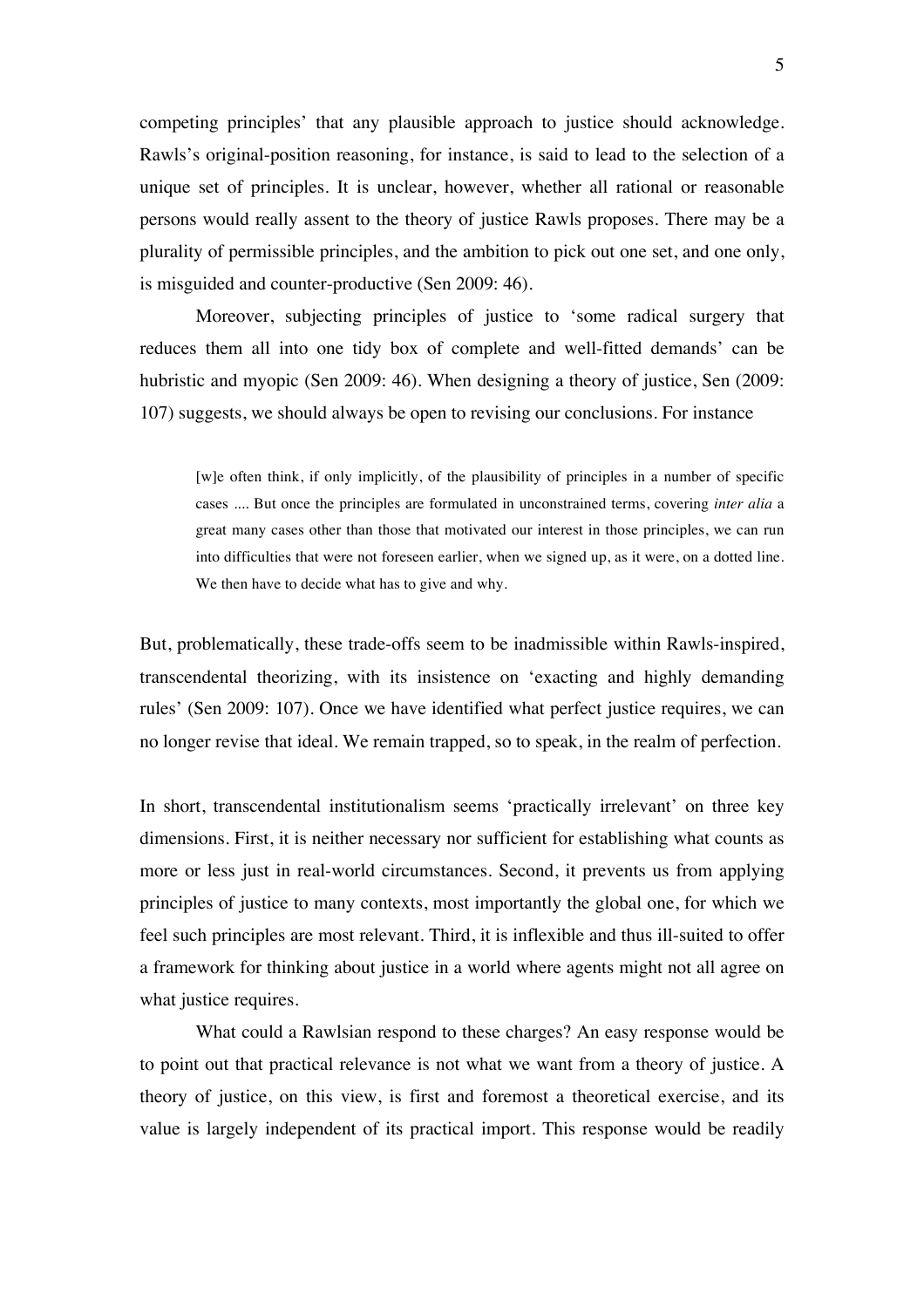available to philosophers like G.A. Cohen (2003: 243), who believe that justice is not primarily about what we ought to do, but about what we ought to think. However, this response is not available to the Rawlsian philosophers Sen is criticizing, since they believe that a sound theory of justice should be action-guiding.<sup>9</sup> To defend themselves, Rawlsians cannot dismiss the accusations of lack of guidance capacity as irrelevant, but must show that they are ill-founded. This is my aim in the remainder of this paper.

### **3. TRANSCENDENTAL INSTITUTIONALISM AND THE RAWLSIAN PARADIGM**

Let me begin with a few clarifications regarding Sen's description of the Rawlsian paradigm as a form of transcendental institutionalism. First, there is an apparent ambiguity in Sen's use of the adjective 'transcendental'. At first blush, by calling Rawls's theory 'transcendental', Sen may be taken to suggest that the theory sets out principles for a perfectly just society, *transcending* the limits of human existence. This, of course, would make Rawls's theory eminently non-practical.

Although Rawls does indeed attempt to identify principles for a fully just society, those principles are far from being 'transcendental' in this sense. On the contrary, Rawls is keen to make sure that the principles he defends are consistent with Humean moderate scarcity and limited altruism, that the 'ideal society' he envisages is not beyond reach.<sup>10</sup> Of course, one might argue that, substantively, Rawls has failed to accomplish this task, and that his favoured social arrangements are beyond the limits of human practical possibility. But this would not make Rawls's approach in any way transcendental, it would only make his theory less plausible than it would otherwise be by Rawls's own non-transcendental standards. In short, it is fair to say that Rawls's theory is 'ideal', but inaccurate to say that it is transcendental in this sense.

As it turns out, on a charitable reading, this is not the sense of 'transcendental' Sen has in mind. For Sen (2009: 6), a theory is transcendental when it is 'absolute', namely non-comparative. While comparative principles of justice take roughly the

 <sup>9</sup> For an analysis of this claim see Valentini (2009).

<sup>&</sup>lt;sup>10</sup> See the discussion in Rawls (1999a: part III) and the remarks about realistic utopia in Rawls (1999b: 12 and 128).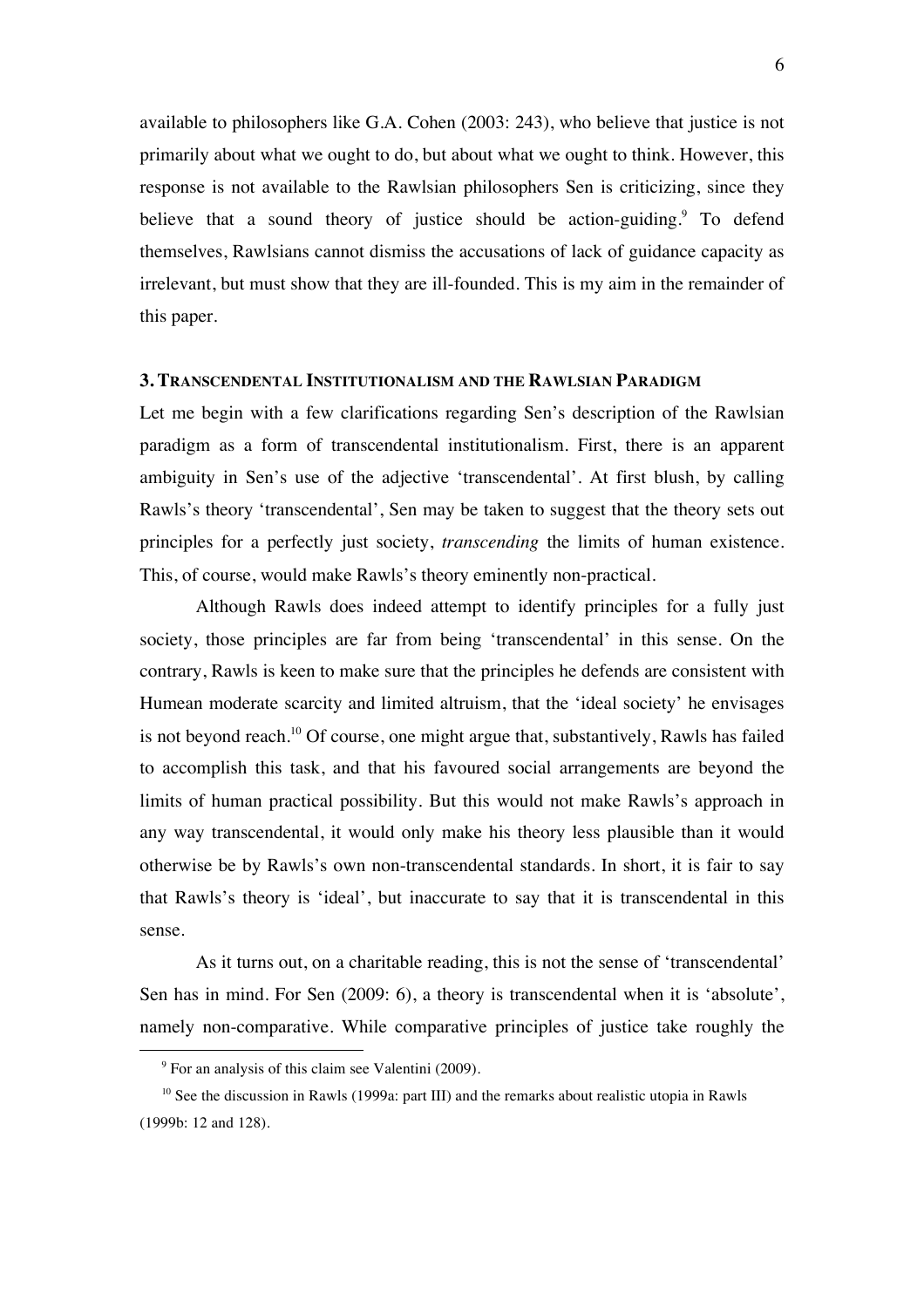form 'Society X is *more just than* society Y if (or iff)…', transcendental ones are formulated in the categorical form 'Society X is *perfectly just* iff…'. From this more formal perspective, Sen is correct in describing Rawls's theory as transcendental (although he could have chosen a better label, such as 'categorical'). Its two principles tell us what it takes for a society to be *perfectly just*, rather than for it to be more just than another. Whether this feature of Rawls's theory is genuinely as problematic as Sen thinks is something I shall discuss later in the article. I now turn to the characterization of Rawls's paradigm as institutionalist.

Rawls, unlike Sen, is indeed an institutionalist, but not in the sense Sen seems to attribute to him. $<sup>11</sup>$  Sen complains that institutionalists are concerned with perfectly</sup> just institutions, but not with overall 'social realizations'. In his words, 'transcendental institutionalism concentrates primarily on getting the institutions right, and it is not directly focused on the actual societies that would ultimately emerge'(Sen 2009: 6). This description of the Rawlsian paradigm is somewhat misleading. Rawls is an institutionalist insofar as his principles of justice are meant to apply to the basic structure of society (i.e., to its most important legal, political and economic institutions), rather than to individual behaviour. But Rawls's principles do not single out *one set of perfect institutions*. Rather, on a Rawlsian view, the institutional arrangements which make a society just vary depending on the nature of the society in question, the character of its citizens and so forth.

A society characterized by racial prejudices, for instance, may very well require affirmative action policies to realize Rawlsian fair equality of opportunity.

 $11$  Sen (2009: 7 and 78) briefly acknowledges that Rawls's principles do not specify a set of perfect *physical* institutions, and that Rawls is not exclusively interested in institutional design but also in individual behaviour. He also insists, though, that Rawls's theory is '[t]he most powerful and momentous exposition' of transcendental institutionalism (8), and that '[i]n the Rawlsian system of justice as fairness direct attention is bestowed almost exclusively on just institutions' (67, see also 46). For Sen, Rawls underappreciates the importance of actual human behaviour for the realization of justice because he assumes that, in ideal theory, citizens will do their part in supporting just institutions. Once just institutions have been selected, individuals will conform with their demands. Even though Sen is right to point out that this is the case in ideal theory, as I suggest in the main text, Rawls's approach is still applicable to non-ideal circumstances in which citizens have not fully internalized the spirit of his principles of justice.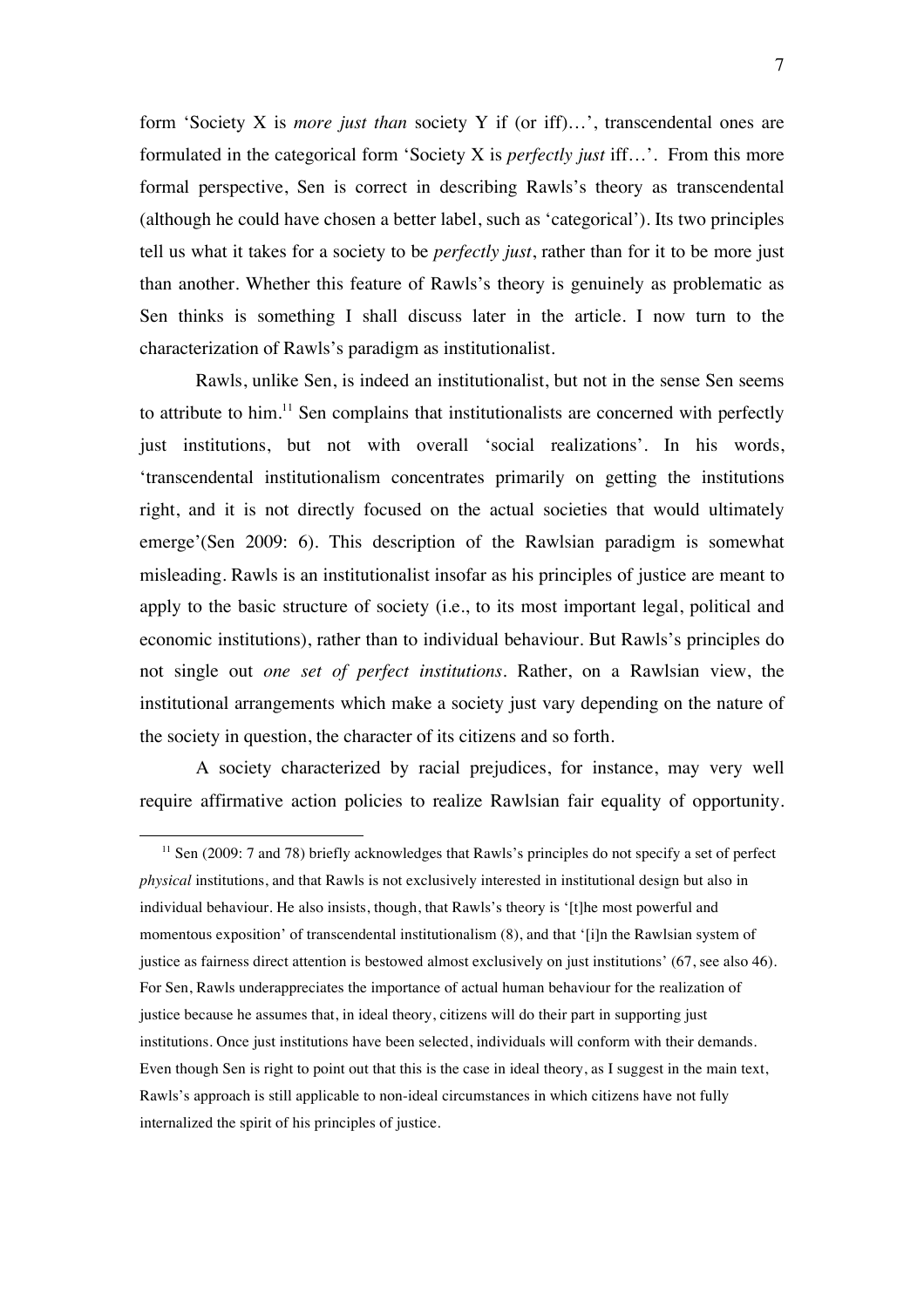The very same policies, however, would violate fair equality of opportunity in a society in which no prejudices existed. In short, on a plausible Rawlsian approach, there is no such thing as an 'ideal set of institutions', but rather a set of lexically ordered principles (equal basic liberties, fair equality of opportunity, and the difference principle) which can be realized by a number of different institutional arrangements. As Thomas Pogge (2000: 165 emphasis original and 2004) points out, 'Rawls's criterion of justice assesses a basic structure by the distribution it would tend to produce *in the actual social system it organizes*.' The institutional features of a just basic structure change depending on the particular social system they regulate precisely because what matters is 'the actual society that would ultimately emerge'.

With this clearer picture of the Rawlsian paradigm in mind, we can move on to assess Sen's three challenges.

# **4. RAWLS- STYLE PRINCIPLES ARE NOT WHAT WE WANT FROM A THEORY OF JUSTICE**

Sen's first challenge is that, since an account of perfect justice is neither necessary nor sufficient for making comparative judgments of justice across different societies, the Rawlsian paradigm is seriously defective. Even though the paradigm allows us to make judgments about absolute justice  $-$  i.e., about whether a social system is perfectly just – the ability to make these judgments is not 'what we want from a theory of justice'. Comparative judgments are of far greater importance, especially when it comes to advancing justice in the real world.

For this challenge to be successful, two claims have to be true: (i) there is little theoretical and (especially) practical value in knowing what perfect justice is, and (ii) the Rawlsian paradigm is neither necessary, nor sufficient for comparisons. In what follows, I take up and discuss each claim in turn.

### *4.1 Rawlsian Perfect Justice Is of Little Relevance*

While I agree with Sen that an account of perfect justice is not *all* we want from a theory of justice, I also think it is *part* of what we want from any comprehensive such theory. In particular, an account of the principles which would govern a fully just society is necessary to establish when a society is 'completely' just. Sen significantly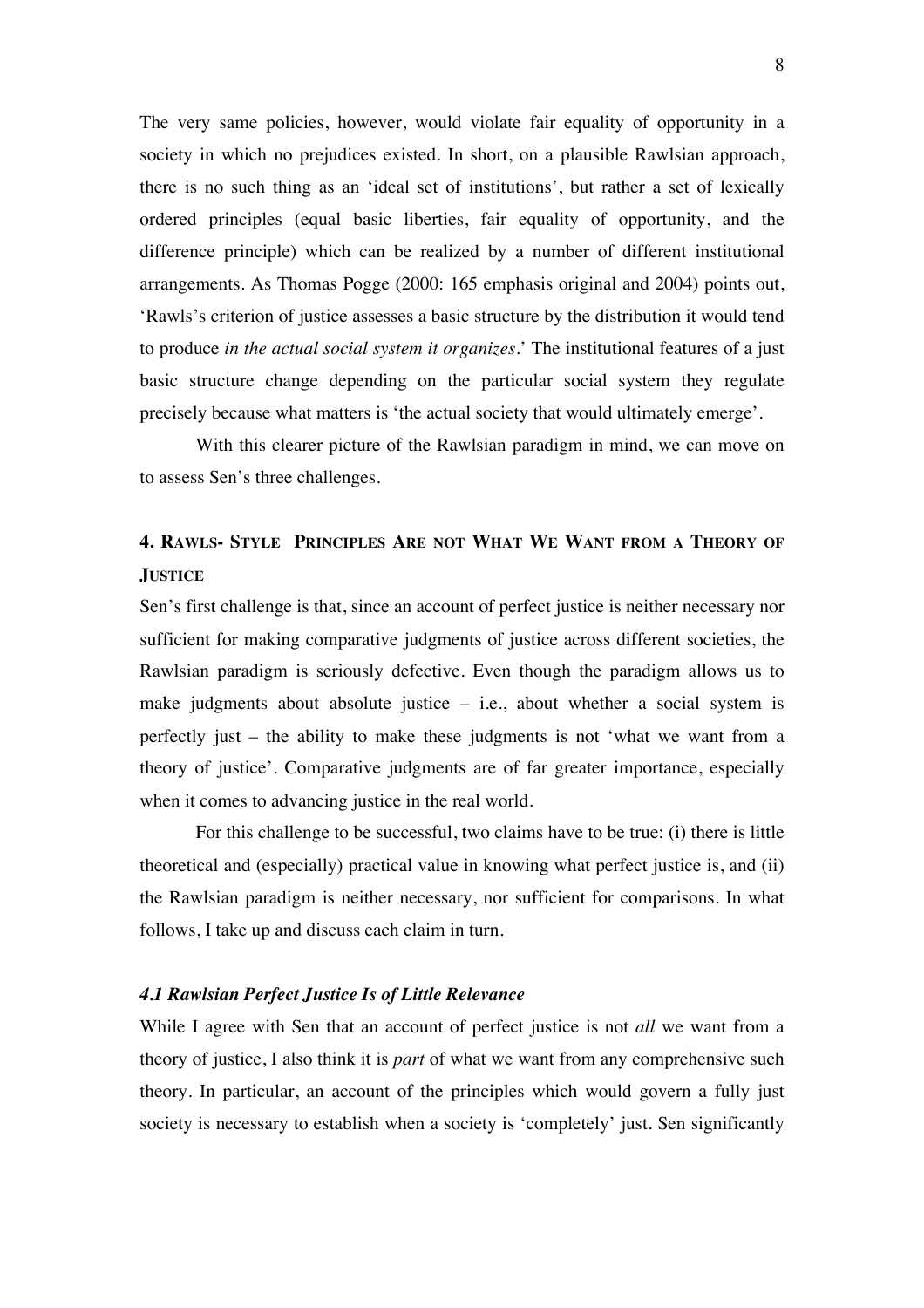downplays the importance of this particular aspect of Rawlsian theorizing. For instance, he suggests with some scepticism that

it may well turn out that in a comparative perspective, the introduction of social policies that abolish slavery, or eliminate widespread hunger, or remove rampant illiteracy, can be shown to yield an advancement of justice. But the implementation of such policies could still leave the societies involved far away from the transcendental requirements of a fully just society (since transcendence would have other demands regarding equal liberties, distributional equity, and so on) (Sen 2006: 217).

But why is it problematic that, from a Rawlsian perspective, a slavery-free society would still not qualify as fully just? Surely, Sen would agree with Rawls that justice requires a lot more than the abolition of slavery, and therefore that there can be societies that are significantly more just than the slavery-free ones mentioned in the present example.

More generally, the claim that a society is (or can be) perfectly just says something important about both the nature of the value of justice, and how to orient our actions in the real world. With respect to the former, there is a crucial structural difference between a conception of justice, such as utilitarianism, in which justice can always be increased (in the form of greater sum-total utility), and one where justice cannot be increased indefinitely as a matter of principle.<sup>12</sup> If part of the point of a theory of justice is (plausibly) to describe the nature of the value of justice, objecting to the theory that it is not 'intrinsically' comparative in the way utilitarianism, for instance, is, is somewhat beside the point. For it may be that the correct account of justice does have a cut-off point beyond which the idea of an increase in justice simply makes no sense. Unless Sen is prepared to deny this substantive claim, he cannot downplay the value of theorizing about perfect justice quite so easily.

Moreover, from a practical perspective, if it is true that justice has a cut-off point, then we have an interest in knowing what that point is. This will enable us to decide whether we should strive to change existing circumstances – insofar as they

<sup>&</sup>lt;sup>12</sup> Cf. Pogge's (1989: 41) discussion of the difference between Rawls's 'justice as fairness' and utilitarianism. As I shall note later in the paper, though, Rawls's theory does contain important comparative elements.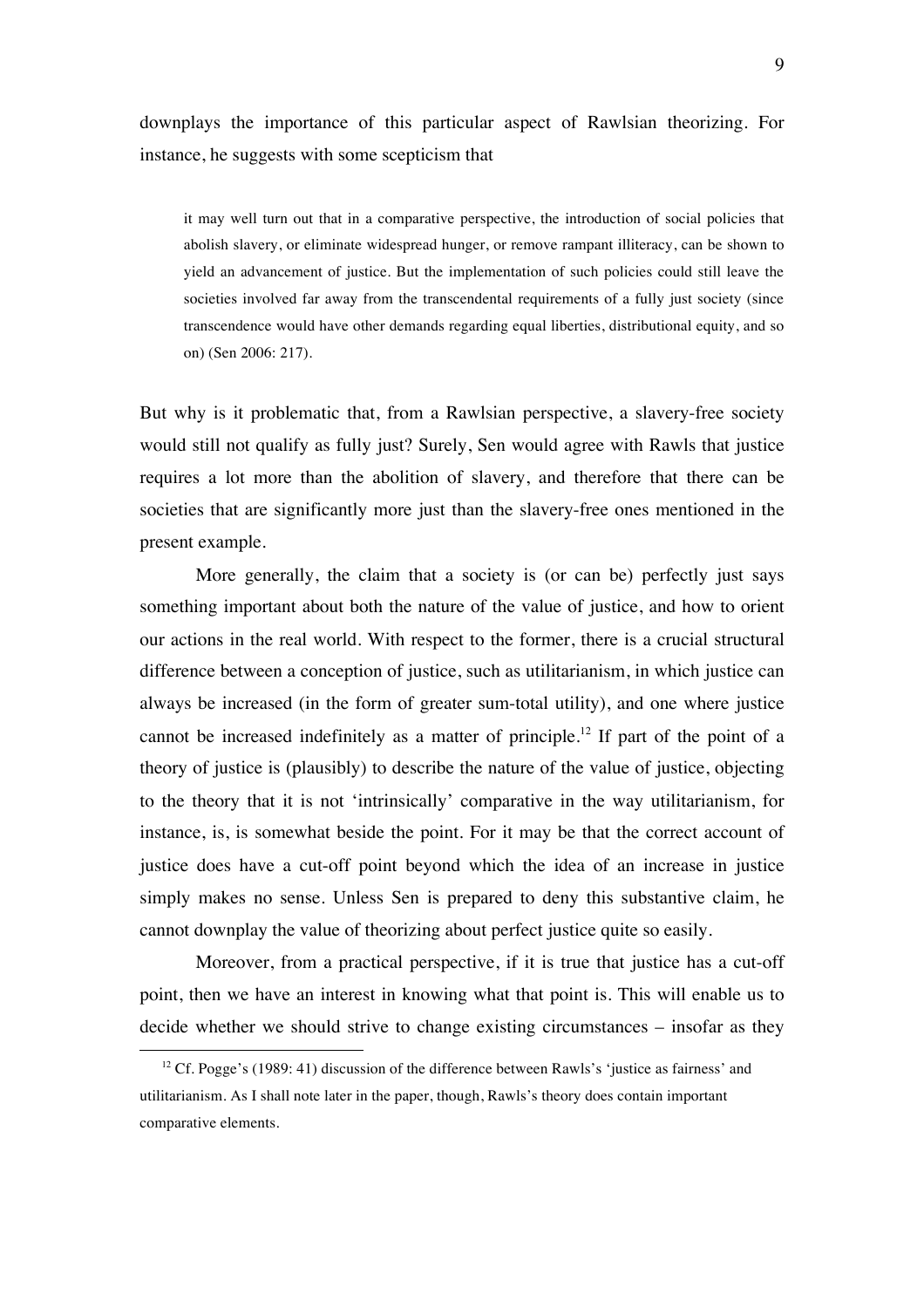depart from the ideal – or preserve the *status quo*. We should better know if our society is just, and no more justice-improvements are necessary or possible.<sup>13</sup>

So far, I have defended the theoretical as well as practical significance of perfect justice. This already diminishes the import of Sen's accusation that Rawlsstyle principles are neither necessary nor sufficient for comparative judgments of justice. If what Rawls does is necessary for something else, and this is also of some importance, the call for a paradigm shift in justice theory appears overstated.

### *4.2 Rawlsian Justice is both Unnecessary and Insufficient for Comparisons*

Let me begin with the claim that Rawlsian 'perfect' justice is unnecessary for justicecomparisons. In one respect, this claim is correct. For instance, a society in which people are arbitrarily arrested is *obviously* more unjust than one in which, all other things equal, they are not. Similarly, a society in which women are subjugated is clearly more unjust than one in which, all other things equal, they are not. No account of perfect justice is needed to make these kinds of judgments.

Despite being correct, this observation is also inconsequential. There are many judgments of justice – both absolute and comparative – we make confidently and intuitively. These include the judgments about arbitrary arrest, destitution, illiteracy and severe human suffering Sen invokes in support of his claim that transcendental principles are not what we want from a theory of justice. Problematically, however, Sen seems to ignore that no *theory* is needed to formulate such judgments in the first place. If anything, those judgments *constrain* any plausible normative theory: a theory of justice that permits child torture, women abuse, and arbitrary arrest is obviously absurd. By arguing that, to make straightforward comparative judgments, we do not

<sup>&</sup>lt;sup>13</sup> Of course, non-comparative theories of justice can still allow us to make a few trivial comparisons. For example, if three societies all embody the ideal of perfect justice, we can say that they are all equally just (which is to say, they are all just). Similarly, if of two societies, one realizes perfect justice and the other does not, we can say that the latter is (obviously) more unjust than the former. This, however, does not cancel the difference between comparative and non-comparative theories. While the principles constituting comparative theories of justice take the form "Society X is more just than society Y iff", those constituting non-comparative ones take the form "Society X is fully just iff".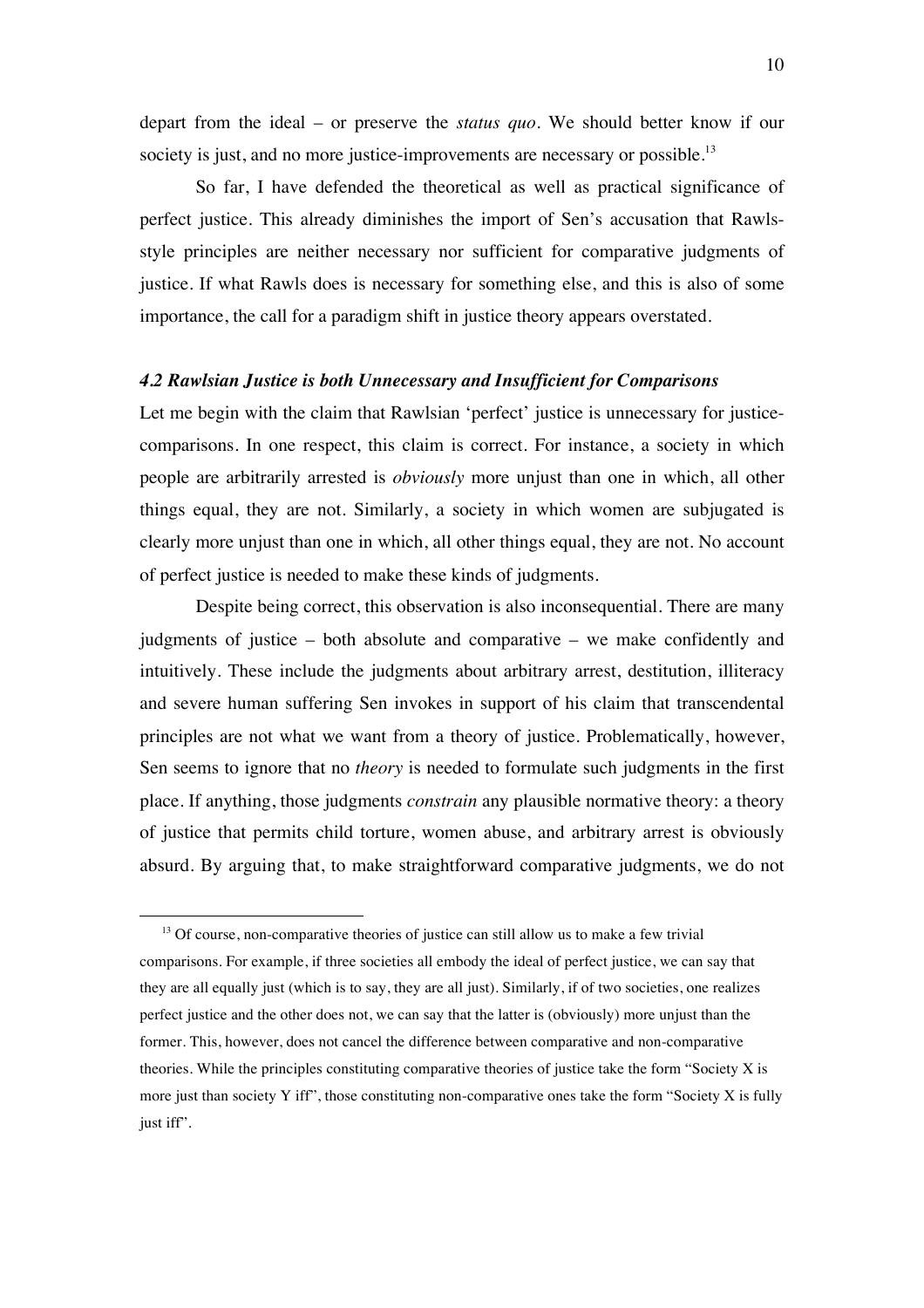need a theory of perfect justice, Sen proves too much. As it turns out, to make those judgments, we need no theory.

What, then, is a theory of justice supposed to do? Why do we need a theory of justice to begin with? Rawls's practically-oriented answer is that a theory of justice is necessary to establish how to distribute scarce goods (including liberties, opportunities, wealth, and the social bases of self-respect) we all need to lead lives worth living. If there were no conflicts over goods, there would be no need for a theory of justice in the first place.<sup>14</sup> Similarly, there would be little point in theorizing about justice if we were already *certain* about how goods ought to be distributed and we all *agreed* on the relevant distributive criterion, and the reasons in support of it. But this is not the situation in which we find ourselves, both individually and collectively.

Individually, we often have strongly held convictions about what counts as just and unjust, but no overarching criterion helping us to check their mutual consistency and to understand their relations to one another. Collectively, we often disagree about what counts as just or unjust, and when we agree in judging some actions or states of affairs as just or unjust, we typically rank them differently. Is a society that arbitrarily arrests some of its citizens more or less unjust than one in which part of the citizenry lives in conditions of poverty and destitution? Is a society with the death penalty more or less just than one in which the death penalty has been abolished but where serious crimes are committed much more frequently?

These are the sorts of questions on which people's intuitions are either shaky or divergent (or both). It is because we find ourselves in situations of uncertainty, disagreement, and confusion that we engage in abstract theorizing about justice along the lines suggested by Rawls. In Rawls's (1999a: 508) own words, when we theorize about justice we produce 'argument addressed to those who disagree with us, or to ourselves when we are of two minds.' Normative justification 'presumes a clash of views between persons or within one person'. Unless we want to content ourselves

<sup>&</sup>lt;sup>14</sup> This is why Rawls (1999a: 126-30) himself appeals to the Humean circumstances of justice: moderate scarcity and limited altruism.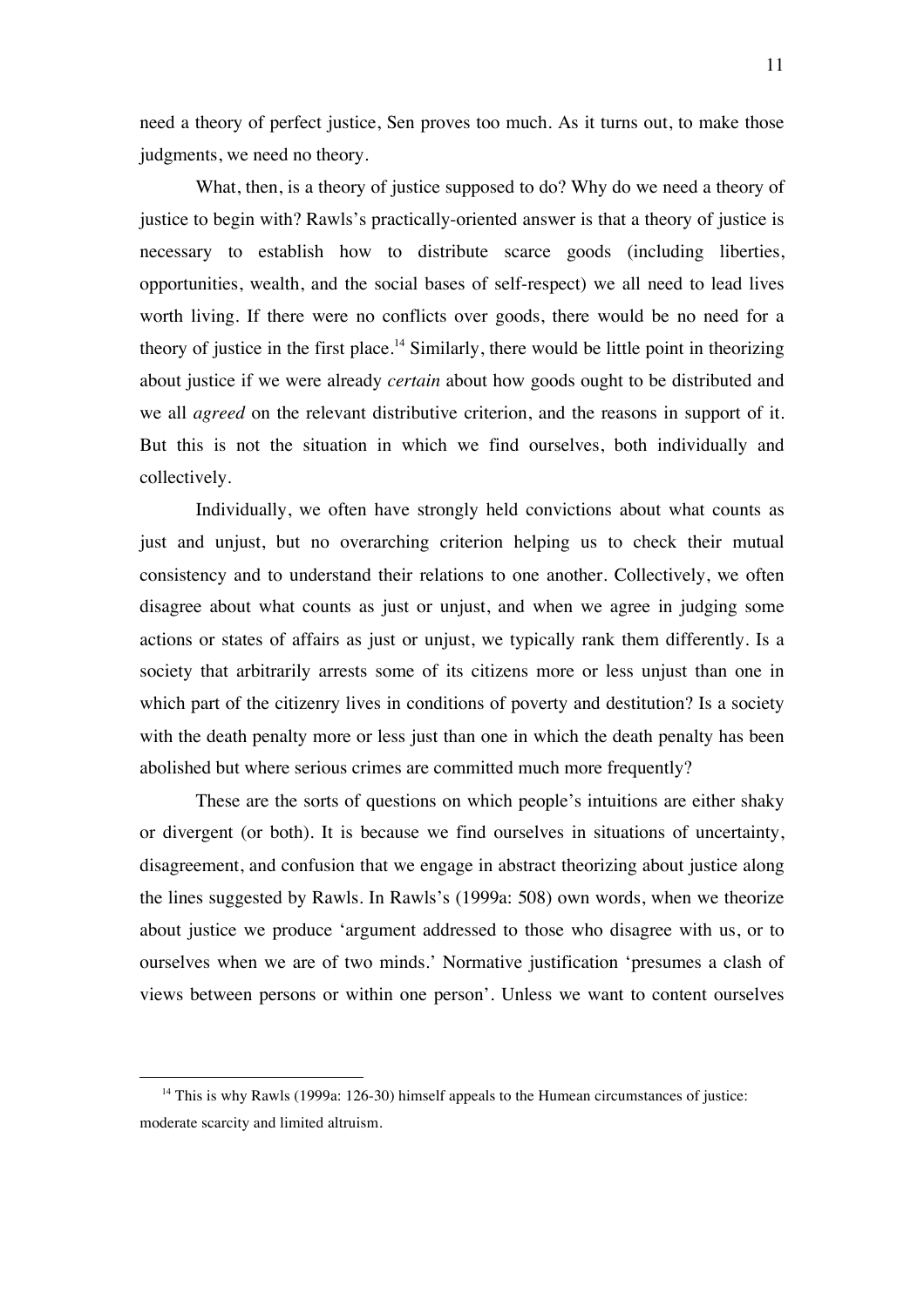with our unsystematic and diverging intuitive judgments, Rawlsian-style higher-order moral reasoning becomes unavoidable (Rawls 1999a: 42ff.).<sup>15</sup>

From this perspective, designing an overall conception of what justice requires is necessary for practical purposes – a view Sen also endorses. We need to develop a general account of justice to become clear about our priorities, about what is more or less important as a matter of justice, and about how our seemingly conflicting intuitions fit together.<sup>16</sup> The process of achieving greater clarity and coherence in our judgments of justice gradually delivers a picture of what justice requires. Without such a picture, coherent guidance in matters of justice would seem to be impossible.

At this point, Sen may agree that general principles of justice, worked out in abstraction from many contingent aspects of human existence, are necessary to make systematic and action-guiding judgments of justice and injustice. However, he might further argue, the real problem with Rawls's theory is that its abstract principles are formulated in absolute, rather than comparative, terms. Instead of claiming that 'Society X is more just than society Y if (or iff)…', Rawls's principles state 'Society X is perfectly just iff…' and this renders the principles unsuitable for making comparative judgments of justice.

There are two things Rawlsians can respond to Sen's charge. First, as I have already noted, it is by no means obvious or evident that the value of a theory of justice lies entirely in its conduciveness to comparative judgments. If there is such a thing as absolute justice, then a good theory of justice should, among other things, tell us what this is. That said, a good theory of justice should also enable us to compare different social systems from the viewpoint of justice. Is Rawls's theory so useless in this respect? I believe not, and this leads me to the second response.

Although Rawls's theory is formulated in absolute terms, important tools for comparison can be extrapolated from it. For example, its appeal to the lexicographic priority of the basic liberties vis-à-vis fair equality of opportunity and the difference principle already enables us to establish that a society in which citizens' fundamental liberties are violated is more unjust than one in which such liberties are respected, no

 $15$  See also Rawls's his remarks about reflective equilibrium.

<sup>&</sup>lt;sup>16</sup> Cf. some of the remarks in Swift  $(2008: 372-5)$ .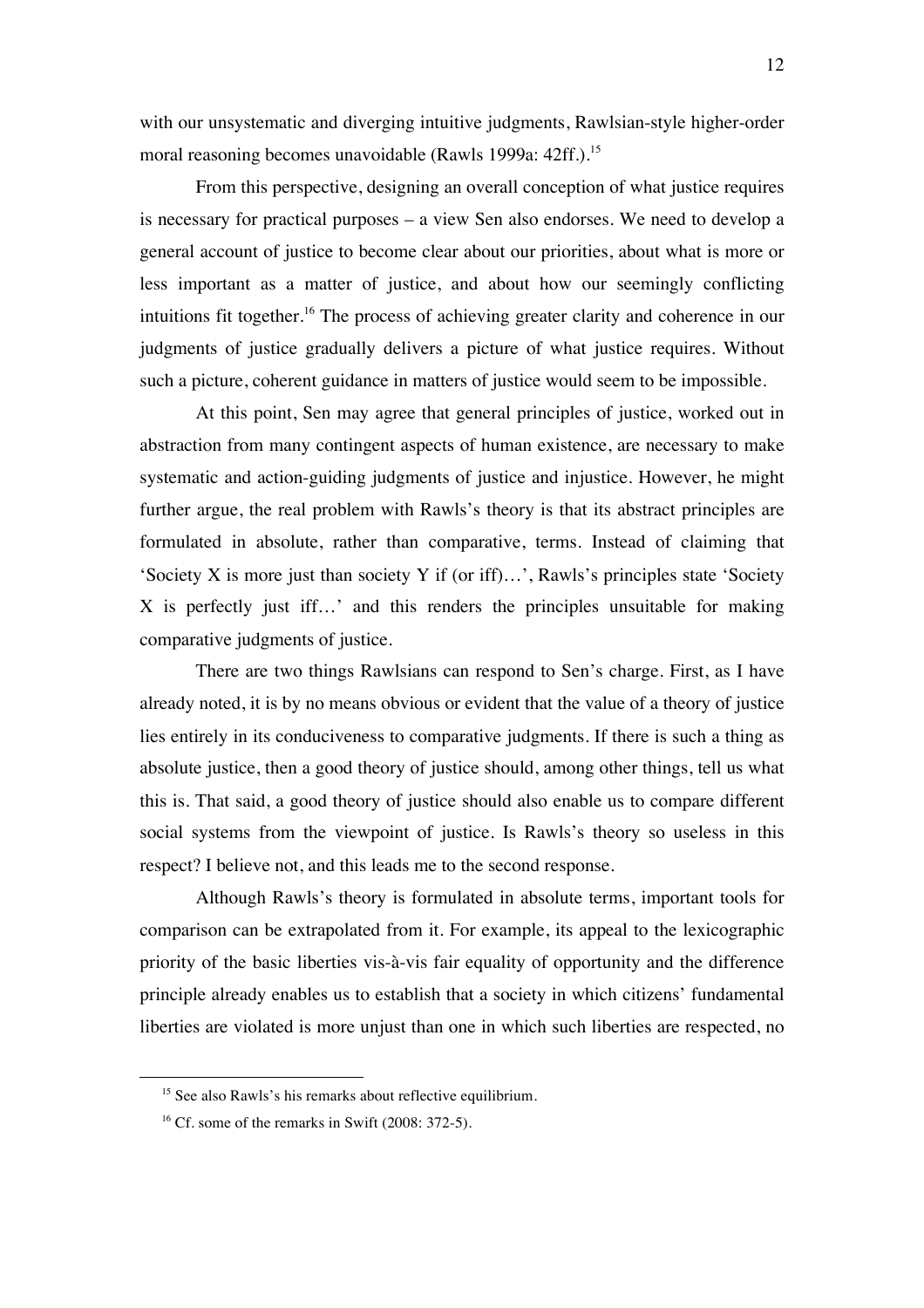matter how unequal its distribution of income and wealth is. Moreover, Rawls's difference principle is comparative in nature: it allows us to assess alternative basic structures by reference to their impact on the position of the worst off.<sup>17</sup> Indeed, Sen (2009: 97) is aware that 'Rawls's formulation of the difference principle … gives us ground enough to rank other alternatives in terms of the respective advantages of the worst-off'. To that extent, Rawls's 'absolute' theory of justice is in no way inimical to comparisons, or unable to deliver any.

Of course, this does not mean that a Rawls-style theory can give us all answers to comparative questions of justice. This leads us to Sen's claim that the 'transcendental' theorizing Rawls and the Rawlsians engage in is insufficient for making comparative judgments of justice and injustice. Taken literally, this claim is false. As I have already suggested, it seems undeniable that principles like the ones Rawls proposes do take us a fairly long way towards the possibility of making some comparative judgments of justice and injustice. For instance, the principles clearly establish (if one accepts them) that violations of basic liberties are more serious than violations of fair equality of opportunity which, in turn, are more serious than violations of the difference principle.

A correct claim, in the vicinity of Sen's, is instead that Rawls's theory only allows us to make *some* comparative judgments of justice. For instance, the theory does not tell us how violations of different basic liberties are to be traded-off against one another (Sen 2009: 99 and 2006: 220). And while there may be clear-cut cases (e.g., a small restriction in freedom of movement is less unjust than torture), there are also bound to be controversial ones, in which ranking different societies from the viewpoint of justice proves extremely difficult. However, this merely amounts to acknowledging that a Rawlsian-style theory is incomplete, and thus does not automatically deliver all solutions to all problems of justice. More work needs to be  $done$  — this is for sure  $-$  but, once again, no paradigm shift is called for.

To conclude, the complaint that Rawls-style 'transcendental' principles of justice are neither necessary nor sufficient for comparative judgments of justice is far from revealing the need for a paradigm shift in theorizing about justice. First, since

<sup>&</sup>lt;sup>17</sup> See the discussion in Sen (1970), and Pogge (1989: 43).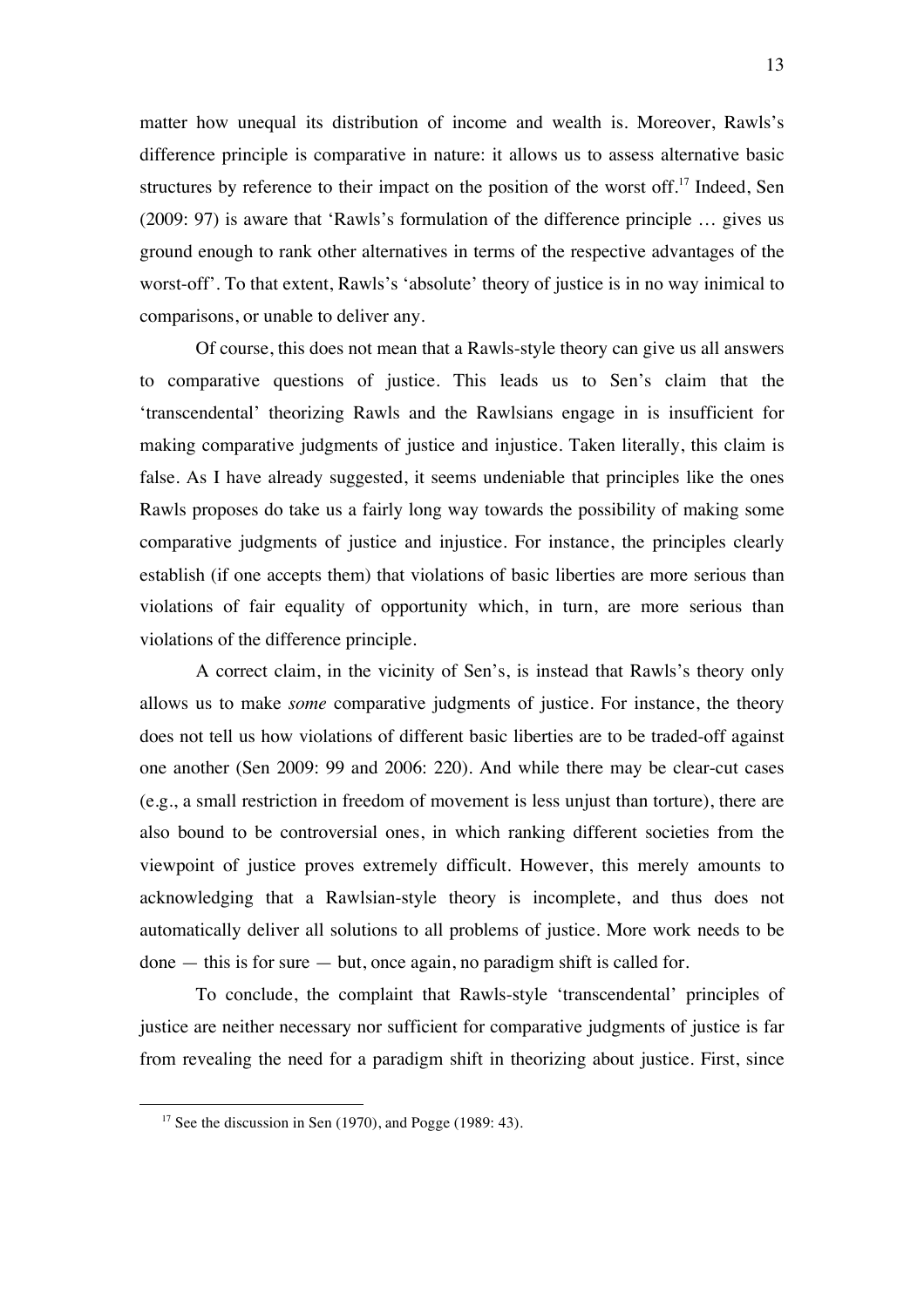the comparative is only part of what we want from a theory of justice, even if a particular account of justice is unnecessary for purposes of comparison, it can still be of theoretical and practical value. Second, as it turns out, Rawls's 'absolute' principles of justice do give us some important materials to compare alternative social arrangements. This suggests that Rawls's theory – which Sen considers to be the most important example of transcendental institutionalism – delivers much, although not all, of what Sen himself wants from a theory of justice.

### **5. AN ARBITRARY RESTRICTION OF THE SCOPE OF JUSTICE?**

The second critique Sen mounts against the Rawlsian approach to justice concerns its restricted scope. By arguing for such demanding principles, Sen (2006: 226-8 and 2009: 24-7) claims, Rawls and other philosophers who follow his paradigm (for instance Thomas Nagel) inevitably limit the scope of justice to those contexts in which there already exist institutions capable of realizing it: bounded societies. This has two unpalatable implications. First, it makes talk of justice inapplicable to the global arena, where in fact most of us feel that appeals to justice are urgent and appropriate. Second, it unduly restricts the scope of the reasoning by which principles of justice are arrived at. Recall that Rawls's thought experiment, the original position, only contains the representatives of cooperating members of a particular society. But why should our reasoning about justice (even if justice is thought to be confined to the domestic arena) be limited in this way? Wouldn't foreign perspectives enrich our deliberations? Let me consider both aspects of the scope restriction in turn.

Sen is right that the fact that *currently* there exist no institutions capable of realizing Rawls's egalitarian distributive principles on a global scale does not suffice as a reason for denying their global moral validity. If it were possible to construct the institutions needed to realize them at reasonable costs to those involved, then such institutions ought to be constructed. What Sen seems to miss in his account of why Rawls and Nagel deny the applicability of (egalitarian) justice globally is that they are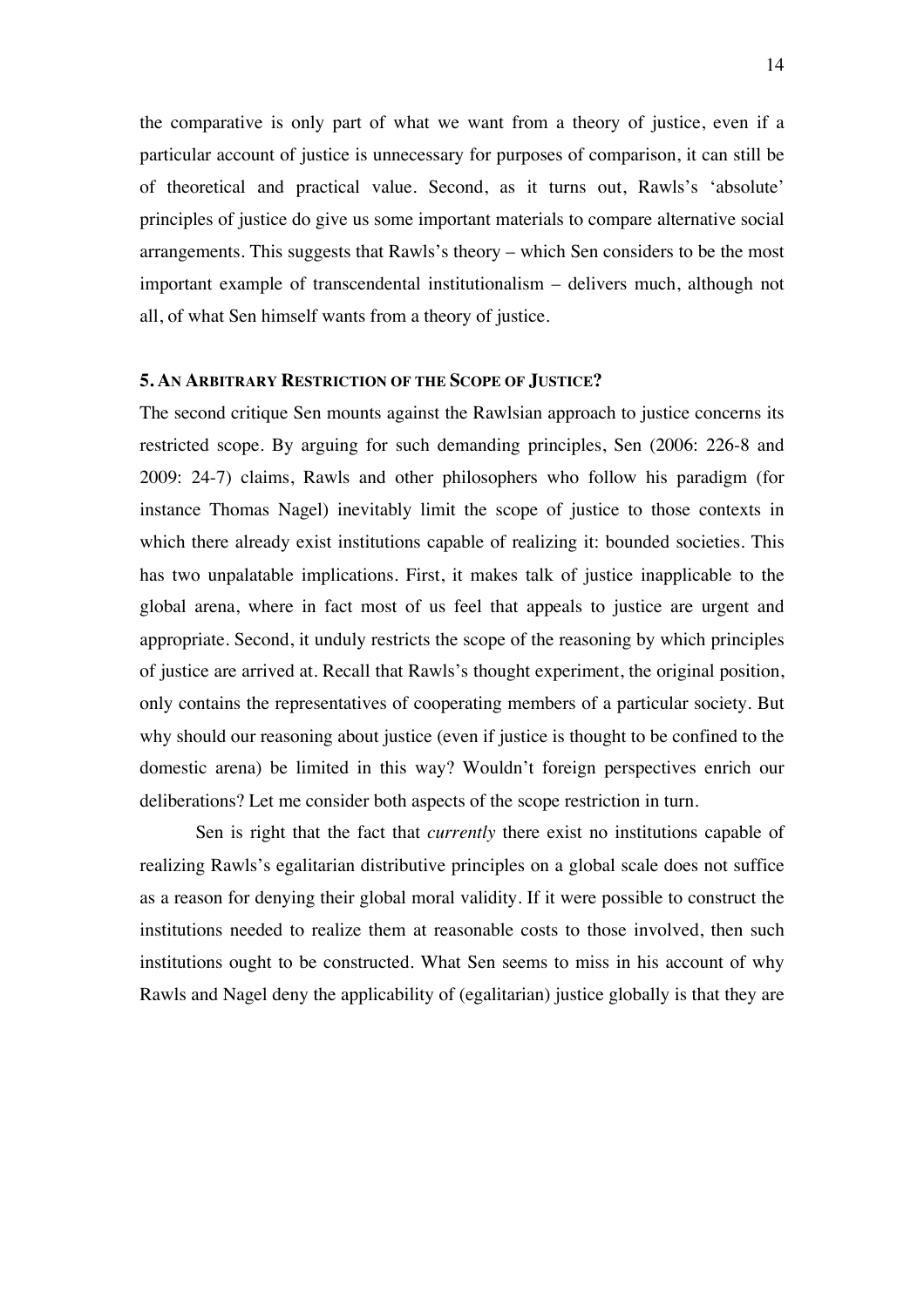not primarily concerned with issues of feasibility, but rather, with issues of moral appropriateness.18

On what strikes me as the most plausible interpretation of their views, stringent principles of (egalitarian) justice are morally appropriate only when certain kinds of social relations are in place. Rawlsians disagree about what the relevant relations are: some believe they are coercive relations, others think they concern reciprocity in the production and distribution of certain social goods and so forth.<sup>19</sup> Settling these disagreements is not necessary for present purposes. The important point is that, on a plausible reading of Rawls and Nagel, what justifies their domainrestriction for principles of (egalitarian) justice is not a commitment to transcendental institutionalism. Central to their views is instead the normative claim that (egalitarian) justice only applies in the presence of certain types of social relations, coupled with the empirical claim that such relations do not exist at the global level. In sum, to criticize Rawls's and Nagel's stances on global political morality, Sen needs to engage with their normative and empirical underpinnings, but these underpinnings have very little to do with transcendental institutionalism.

Let me now turn to the second aspect of Sen's 'scope' critique. This concerns the variety of perspectives that can contribute to our reasoning about justice (Sen 2009: 138-45). Of course, if the scope of principles of justice were indeed global —

<sup>&</sup>lt;sup>18</sup> Nagel (2005: 115-16) does make some points concerning feasibility (see esp. his remarks on Hobbes and sovereignty), but his core argument, about the justificatory demands triggered by the special involvement of citizens' will in coercive law-making, concerns moral appropriateness. Similarly, while like Kant in *Perpetual Peace*, Rawls (2009b: 36) is sceptical about the possibility of bringing about a just global state capable of realizing egalitarian justice worldwide, this does not seem to be the main reason for his rejection of global egalitarianism. Many commentators now agree that Rawls's stance of global justice rests on the more general conviction that different normative principles apply to different types of social relations (see, e.g., James 2005, and Meckled-Garcia 2008). Another possibility – which, unlike the former, I do not consider in the main text – is that Rawls's denial of the applicability of egalitarian justice to the global arena rests on his commitment to the value of toleration of non-liberal, yet decent, societies. Applying liberal principles of justice to the world at large, Rawls suggests, would be too narrow-minded and parochial. For a statement and critique of this view, see Tan (1998). Note though that this interpretation would weaken Sen's second complaint against Rawls's theory – to be discussed shortly in the main text – which points to its alleged parochialism.

 $19$  For an overview see Abizadeh (2007). See also Sangiovanni (2007).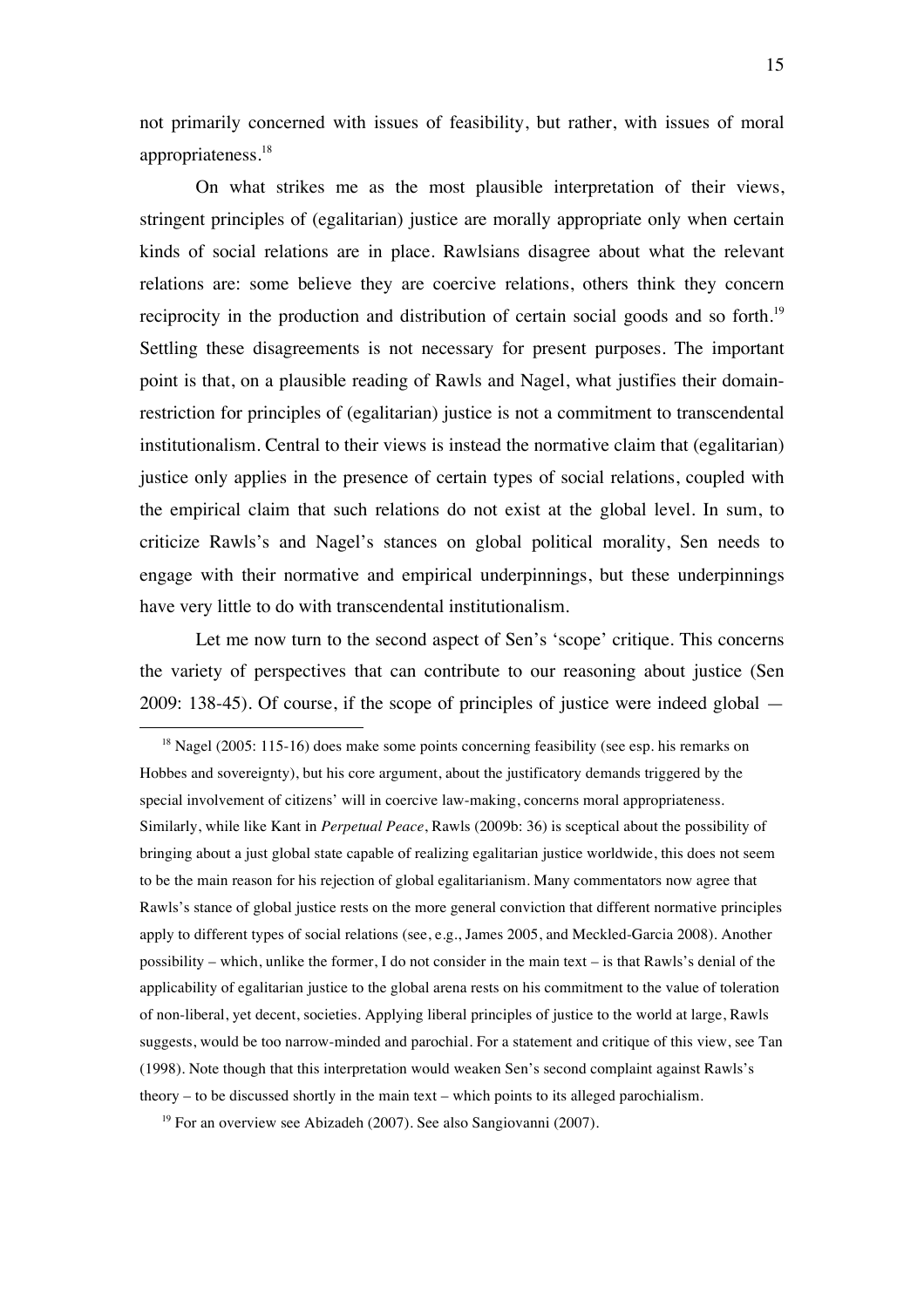say because the relevant relations existed globally  $-$  then it would seem entirely arbitrary to restrict the scope of reasoning about justice to a particular society. The design of principles of justice should take into consideration the voice of everyone to whom they apply. This is precisely the rationale behind Rawls's domestic originalposition thought experiment: assuming a closed society, principles of justice should be *unanimously* accepted by citizen representatives behind a veil of ignorance.<sup>20</sup> But can the scope of reasoning about justice be detached from the scope of application of principles of justice, as Sen suggests? In other words, if we are designing principles of justice for society X, should we also take into account what members of societies A, B, C think about them?

This is an interesting suggestion. In a Millian spirit, theorists of justice should be willing to test their views against as many opponents (or as many other people) as possible (Mill 1985 [1859]: ch. 2). Only this can guarantee the type of impartiality Rawls (and Sen) are looking for. Sen (2006: 235 and 2009: 149-52) is therefore right when he says that 'the demands of objectivity not only require avoiding a "personal slant" (as Rawls noted), but also national parochialism….'. However, there seems to be a fundamental problem with the open public reasoning approach Sen favours, and this has to do with *setting the boundaries* of reasoning about justice.

In the Rawlsian (1993: 26) architecture, these boundaries are set by the constraints built into the original position thought experiment, which is meant to articulate the ideals of citizens as free and equal and of society as a fair system of cooperation. For instance, the reasons and perspectives of those who believe that different human beings have different moral worth and that some are intrinsically superior to others, are barred from entering the deliberative process via which principles of justice are selected. For Rawls, a commitment to the fundamental moral equality of persons is a necessary prerequisite for participating in that process. Sen, on the other hand, seems to reject this idea – given that many of those whom he would want to include in the deliberation process might disagree with it. There are many societies in which, for instance, women are considered inferior to men. How should

<sup>&</sup>lt;sup>20</sup> Rawls restricts his reasoning to 'normal' cases, assuming representatives of capable citizens (which excludes, for e.g., the severely disabled).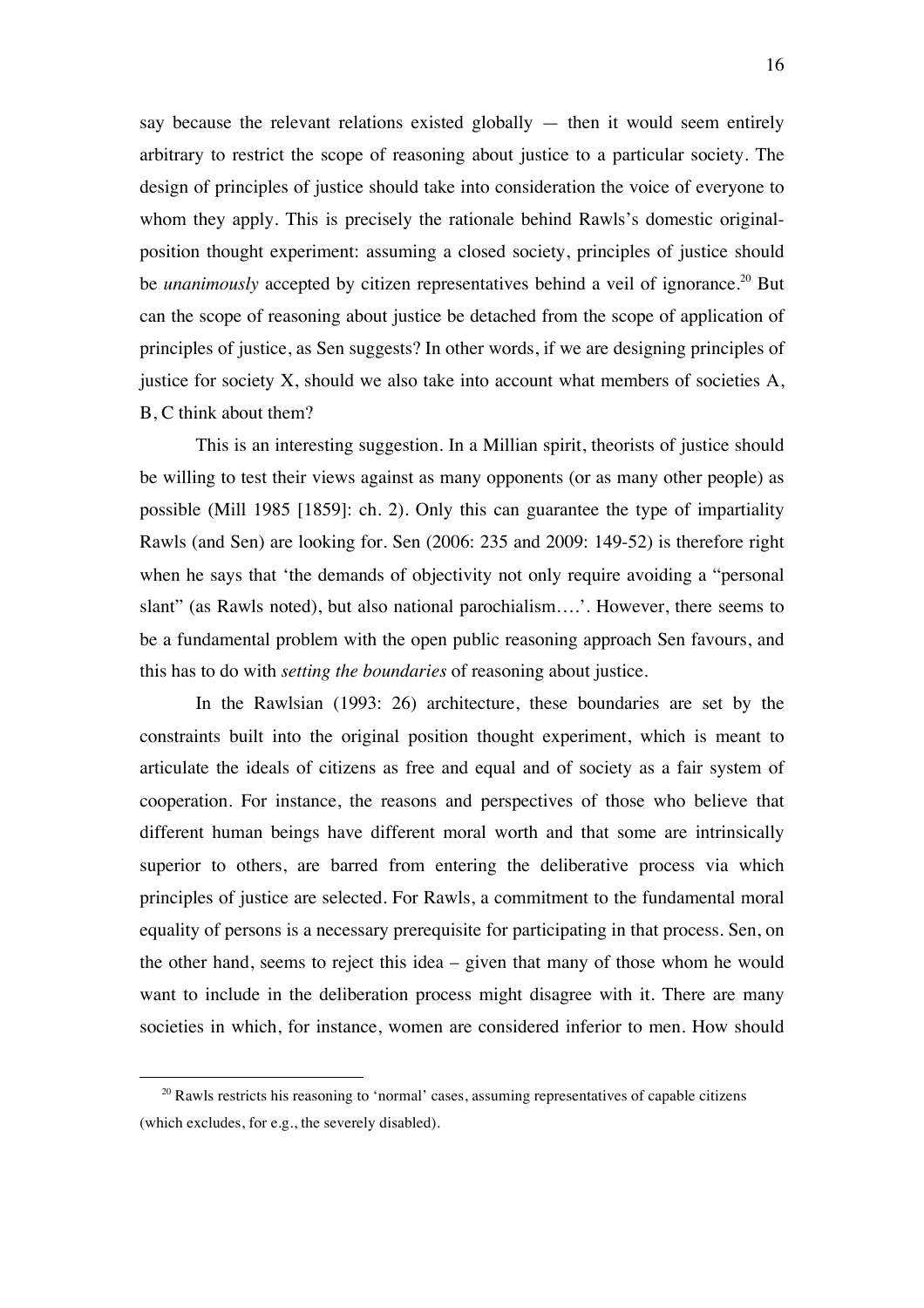the views of those who hold this conviction be factored into the process of reasoning about justice? How are they to be dealt with?

These questions raise an important challenge for Sen's view. His ideal of public and open reasoning about justice either is so inclusive as to become almost empty (given that public reasoning will contain completely irreconcilable views) or it surreptitiously implies certain substantive moral commitments which automatically exclude perspectives that are distant enough from the liberal one.

The latter alternative is probably most likely to be correct. After all, there would be an obvious clash with Sen's procedurally inclusive approach if he were not also committed to the moral equality of persons. Why should we want to extend the principle '*audi alteram partem*' globally, if not because of a belief in the moral equality of persons? However, once we concede a belief in the moral equality of persons, we have already substantially restricted the scope of (public) reasoning about justice to those views which are consistent with that belief, in which case Sen's position is not that far from Rawls's after all. In short, anti-parochialism is laudable and important, but no coherent theory of justice can be anti-parochial all the way down. Certain fundamental commitments – such as commitments to liberty and equality – must be non-negotiable. To the extent that Sen does not wish to abandon those commitments, his view cannot boast much greater inclusiveness than Rawls's.

### **6. IS RAWLSIAN JUSTICE INFLEXIBLE?**

It remains to analyze the last of Sen's three complaints against Rawlsian theorizing. This points to its alleged lack of flexibility and open-endedness. First, Rawls defends *one set* of principles as the output of the original position thought-experiment but, as it turns out, there may be a plurality of admissible principles which might be chosen in the original position. Rawls's theory, then, is too ambitious. It aims to be *complete*, to establish what perfect justice requires, while in fact a 'partial' – albeit abstract and general – ideal of justice is all we need and can plausibly reach. Second, the principles Rawls defends do not seem to be open to revision. They indicate what perfect justice requires, and are thus as demanding as they are inflexible. This makes Rawls's theory of justice unable to offer a basis for a fruitful public discussion, and reduces both its theoretical and practical appeal.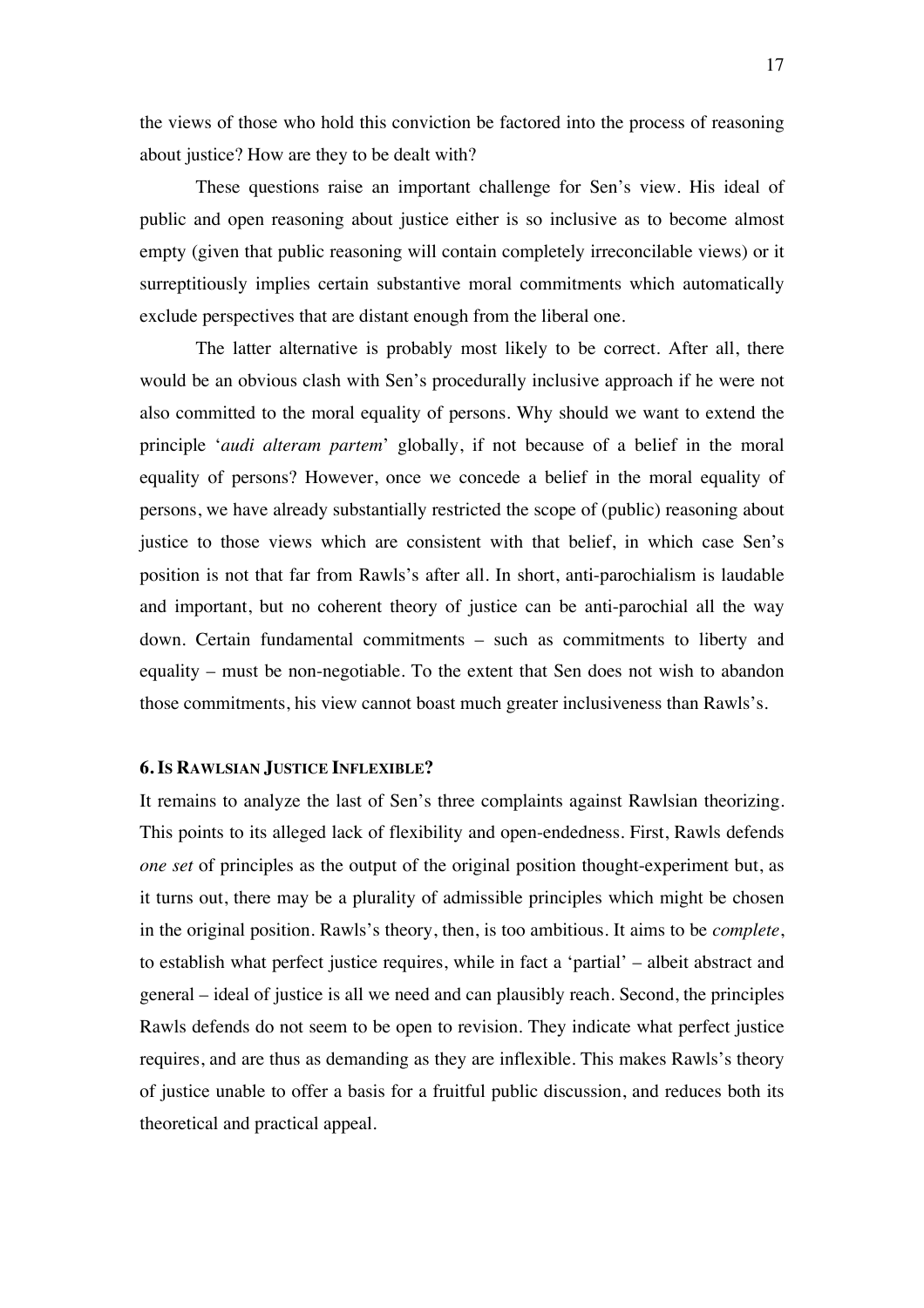Are these complaints well-founded? They are not.<sup>21</sup> First, in his later work, Rawls himself acknowledged that there is a plurality of reasonable liberal conceptions of justice, which may be less distributively egalitarian than his own 'justice as fairness'.<sup>22</sup> More generally, it is true that Rawls might have been too optimistic about the possibility of conclusively justifying a theory of justice as rich and demanding as the one he proposed in his early work. But it seems odd to criticize his methodological paradigm on these grounds, when he himself has explicitly acknowledged this shortcoming. Moreover, it is also hard to see the excessive ambition of the early Rawls as calling for a paradigm shift in theorizing about justice. Sen's argument, as I see it, does not show that we need not think about what a fully just (or reasonably just) society is. Rather, it points to the fact that our prospects of offering a plausible and robust justification for a highly specific account of justice are not as good as many theorists, including the early (but not the later) Rawls, think they are.

That said, Rawls has always remained firm on the possibility of identifying constitutional essentials and fundamental principles of justice that any reasonably just society should satisfy. I assume that Sen would not want to disagree with this weaker claim. Indeed, while it may be sensible to reduce the ambitions of our theorizing about justice, as we have already noted, taking this modesty to the extreme would make theories of justice entirely useless. A theory of justice has to say *something* substantive about what justice requires in order to be of interest in the first place.

Let me thus turn to the second complaint advanced by Sen. In Sen's view, the dominant, Rawls-inspired paradigm delivers principles of justice which are, in some sense, unrevisable. Although this is a charge that can perhaps be plausibly made

<sup>&</sup>lt;sup>21</sup> Pablo Gilabert (forthcoming) has independently developed an argument against Sen, partly similar to the one I offer here.

 $22$  This is already the case in Rawls (1993: 223 and 227), where Rawls says that the elements characterizing the public culture of liberal societies 'can be seen in different ways, so there are many liberalisms' beyond his own. And 'It is inevitable and often desirable that citizens have different views as to the most appropriate political conception; for the public political culture is bound to contain different fundamental ideas that can be developed in different ways'. This becomes even more explicit in Rawls (1999b). Interestingly, Sen (2009: 11-12 and 58) is not unaware of this.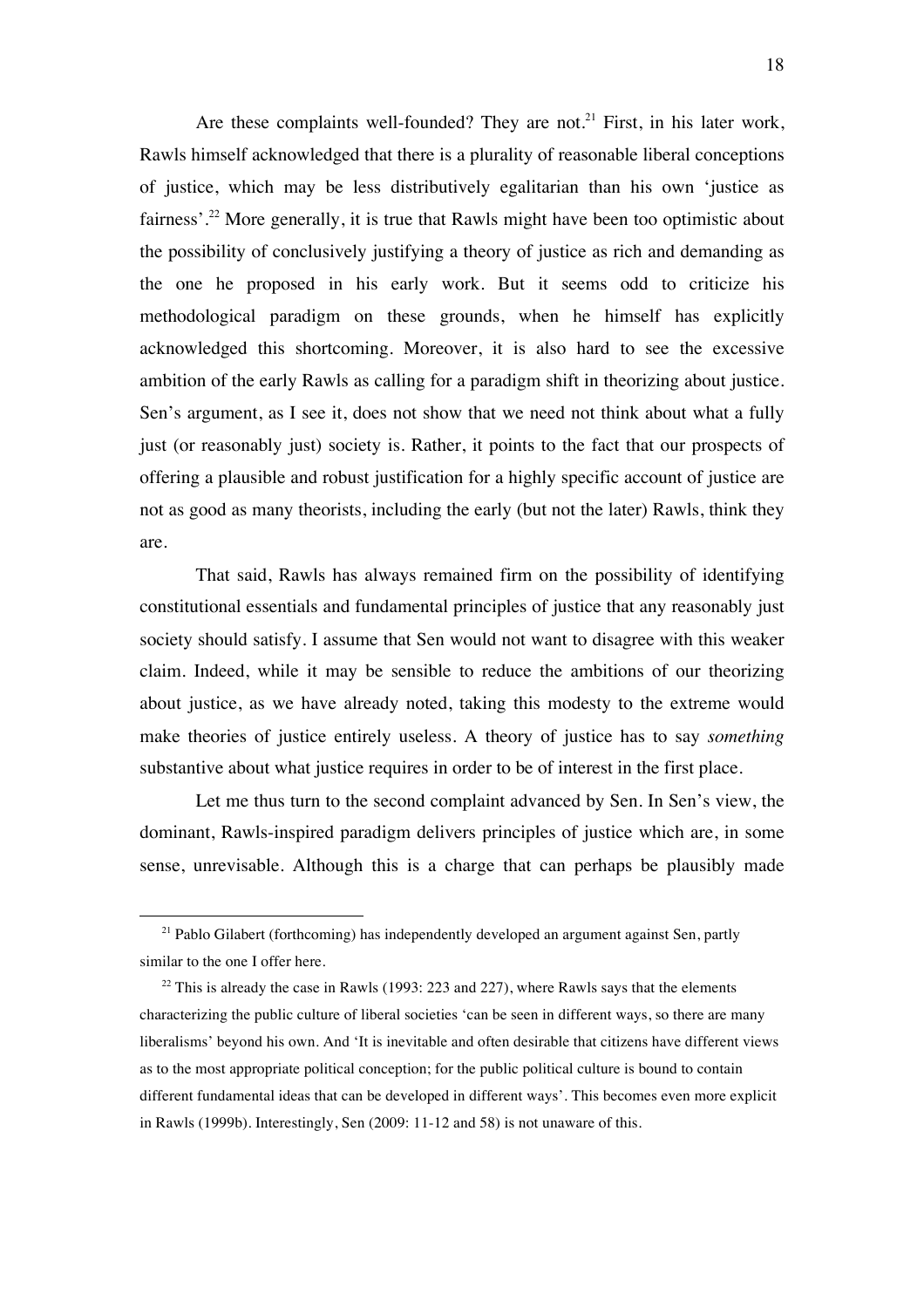against some contemporary political philosophers, I do not think it can plausibly be directed to those who take Rawls's methodology seriously.

Rawls's entire architectonic of justice, including the original position thoughtexperiment, is embedded in the holistic method of reflective equilibrium. Within such a method, no assumptions, principles or claims are taken for granted or unproblematically assumed. Everything is open to revision, and 'fixed points' are only provisionally fixed.<sup>23</sup> When trying to reach reflective equilibrium, we have to go back-and-forth between general principles and considered judgments in search for overall balance. Within this process, we are constantly faced precisely with those decisions about what to revise, and why, which Sen sees as never arising within a 'transcendental' approach to justice. Recall his quote from a previous section:

[w]e often think, if only implicitly, of the plausibility of principles in a number of specific cases .... But once the principles are formulated in unconstrained terms, covering *inter alia* a great many cases other than those that motivated our interest in those principles, we can run into difficulties that were not foreseen earlier, when we signed up, as it were, on a dotted line. We then have to decide what has to give and why. Some may find social choice theory to be too permissive and indecisive … but the alternative, well illustrated by mainstream theories of justice, like Rawls's or Nozick's, does not give the idea of justice its due (Sen 2009: 107).

The particular reasoning process Sen associates with his preferred approach to justice, and sees as alien to mainstream Rawlsian theorizing, in fact turns out to be nothing other than reflective equilibrium.<sup>24</sup>

What is more, Rawls is quite explicit in his openness to revising not only his principles of justice in light of opposing intuitive judgments, but also the very conditions built into the original position. In his words:

 $23$  Rawls (1999a: 17-8, 42-3, and 506-9). See also the argument in Richardson (2006), which shows how, if Rawls's theory is seen primarily as offering a flexible methodology based on the general idea of an initial choice situation (of which the original position is only *one* possible interpretation), it can serve as a useful analytical tool for thinking about justice in the case of the severely disabled.

<sup>&</sup>lt;sup>24</sup> Sen's critique may be more plausible in the case of Nozick. Note that Sen (2009: 126) also briefly acknowledges the role of reflective equilibrium in Rawls's theory, but does not seem fully to appreciate the extent to which reflective equilibrium exhibits many aspects of his own favoured methodology.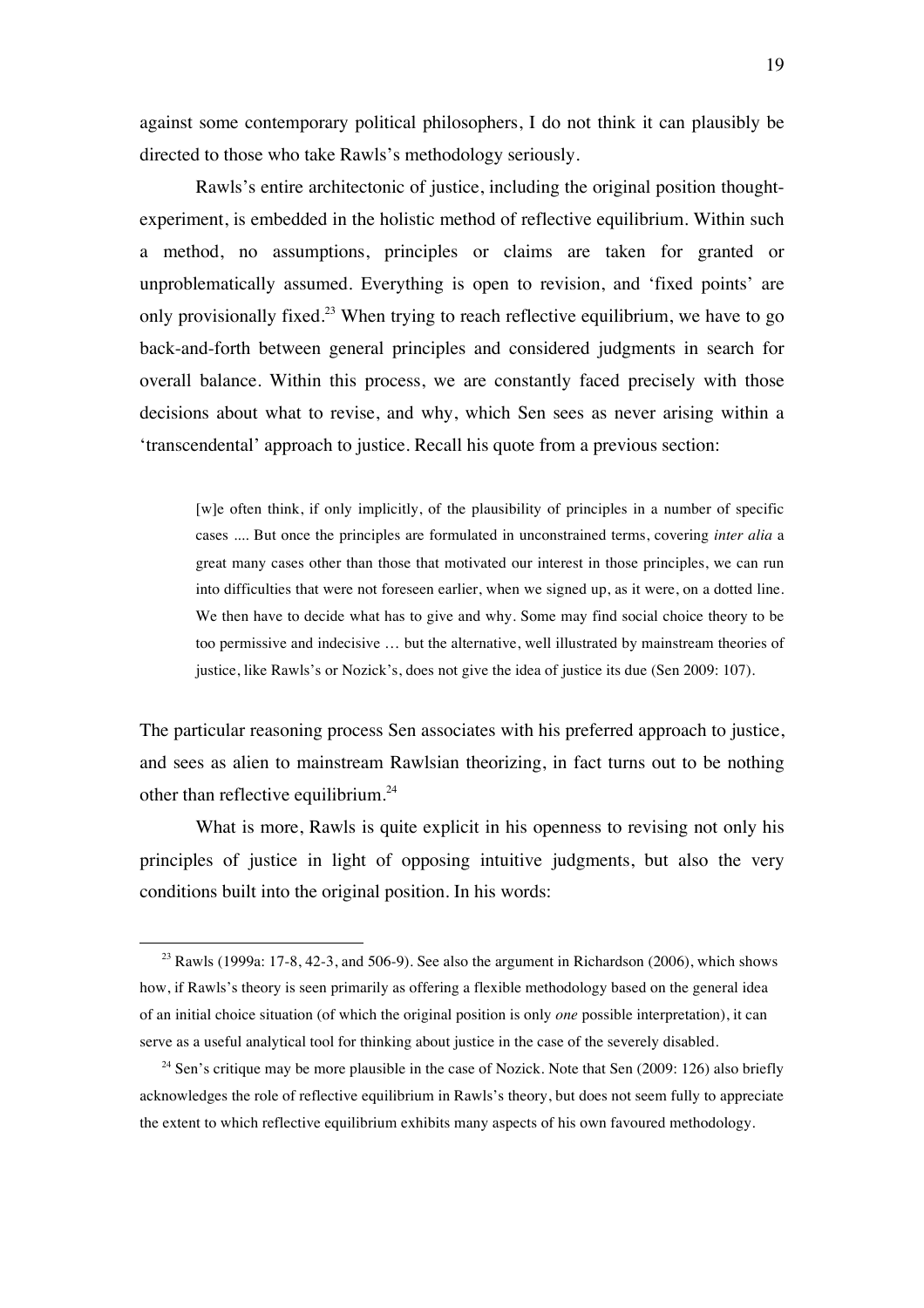[i]n searching for the most favoured description of this situation [i.e., the original position] we work from both ends. … By going back and forth, sometimes altering the conditions of the contractual circumstances, at others withdrawing our judgments and conforming them to principle, I assume that eventually we shall find a description of the initial situation that both expresses reasonable conditions and yields principles which match our considered judgments… (Rawls 1999a: 18).

Once this is appreciated, Sen's complaint that Rawls's methodology is aimed at delivering only *one* set of principles appears all the more bizarre. Even if the early Rawls thought that only one such set of principles could be compatible with the original position thought-experiment, that very thought-experiment was itself always open to revision in light of new intuitive judgments and considerations. For Rawls and the Rawlsians, the process of theorizing about justice is inherently dynamic and open-ended. Sen's charge of inflexibility is therefore also misguided.

### **7. CONCLUSION**

In this article I have raised some doubts about Amartya Sen's recent critique of the Rawlsian paradigm in theorizing about justice. Taken together, my arguments suggest that, at most, this paradigm needs to be better understood, and further developed, but is far from being fundamentally flawed in the ways Sen describes. On closer scrutiny, the Rawlsian paradigm delivers much of what Sen himself wants from a theory of justice. Sen has simply chosen the wrong target. The paradigm he criticizes is not the one pioneered by Rawls. If there are transcendental institutionalists, Rawls is not one of them.

That said, nothing of what I have argued should be read as an endorsement of Rawls's substantive, as opposed to methodological, views or as suggesting that these views cannot be further improved. Moreover, Sen's emphasis on the importance of advancing justice in the real world, and his focus on comparative judgments of justice are laudable. My aim has been to show that his critique of Rawls's method is, for the most part, misdirected and, in so doing, to provide the background for a more fruitful methodological debate within political philosophy.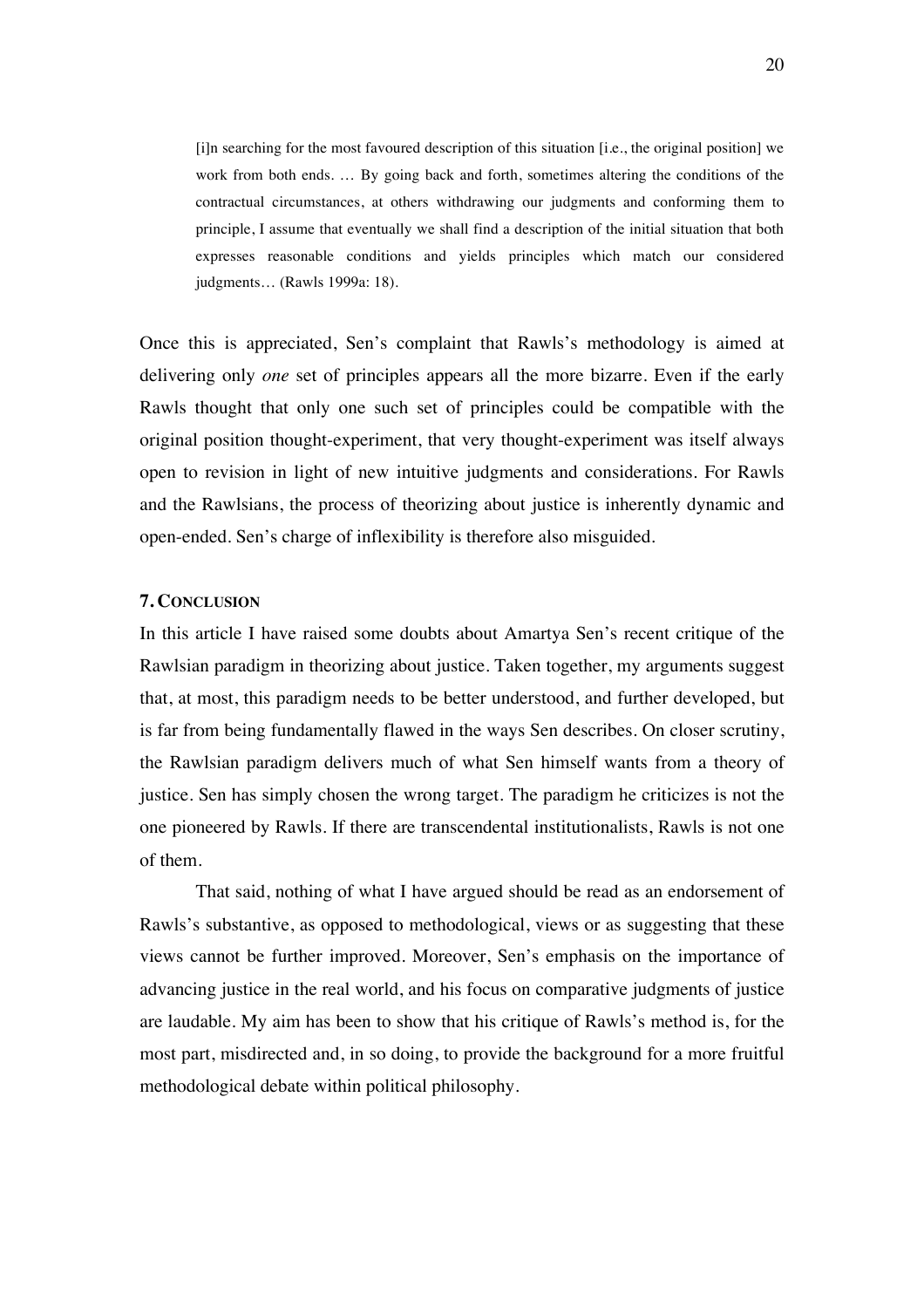#### **REFERENCES**

- 1. Abizadeh, A. 2007. Cooperation, pervasive impact, and coercion: on the scope (not site) of distributive justice. *Philosophy & Public Affairs* 35: 318-58.
- 2. Baier, A. 1985. Theory and reflective practices. In A. Baier, *Postures of the mind. Essays on mind and morals*, 207-27. London: Methuen.
- 3. Cohen, G. A. 2003. Facts and principles. *Philosophy and Public Affairs* 31: 211-45.
- 4. Gilabert, P. forthcoming. Comparative assessments of justice, political feasibility, and ideal theory. *Ethical Theory and Moral Practice*.
- 5. James, A. 2005. Constructing justice for existing practice: Rawls and the status quo'. *Philosophy and Public Affairs* 33: 281-316.
- 6. Kok-Chor, T. 1998. Liberal toleration in Rawls's law of peoples. *Ethics* 108: 275-95.
- 7. McCarthy, T. 2004. Political philosophy and racial injustice: from normative to critical theory. In *Pragmatism, critique, judgment*, eds. S. Benhabib and N. Fraser, 147-70. Cambridge, MA: MIT Press.
- 8. Meckled-Garcia, S. 2008. On the very idea of cosmopolitan justice: constructivism and international agency. *Journal of Political Philosophy* 16: 245-71.
- 9. Mill, J. S. 1985 [1859]. *On Liberty.* Harmondsworth: Penguin.
- 10. Mills, C. W. 2005. 'Ideal theory' as ideology. *Hypatia: A Journal of Feminist Philosophy* 20: 165-84.
- 11. Nagel, T. 2005. The problem of global justice. *Philosophy and Public Affairs*, 33: 113-47.
- 12. Pogge, T. W. 1989. *Realizing Rawls*. Ithaca: Cornell University Press.
- 13. Pogge, T. W. 2000. On the site of distributive justice: reflections on Cohen and Murphy. *Philosophy and Public Affairs* 29: 137-69.
- 14. Pogge, T. W. 2004. The incoherence between Rawls's theories of justice. *Fordham Law Review* 72: 1739-59.
- 15. Rawls, J. 1993. *Political liberalism*. New York: Columbia University Press.
- 16. Rawls, J. 1999a (rev. ed.). *A theory of justice*. Oxford: Oxford University Press.